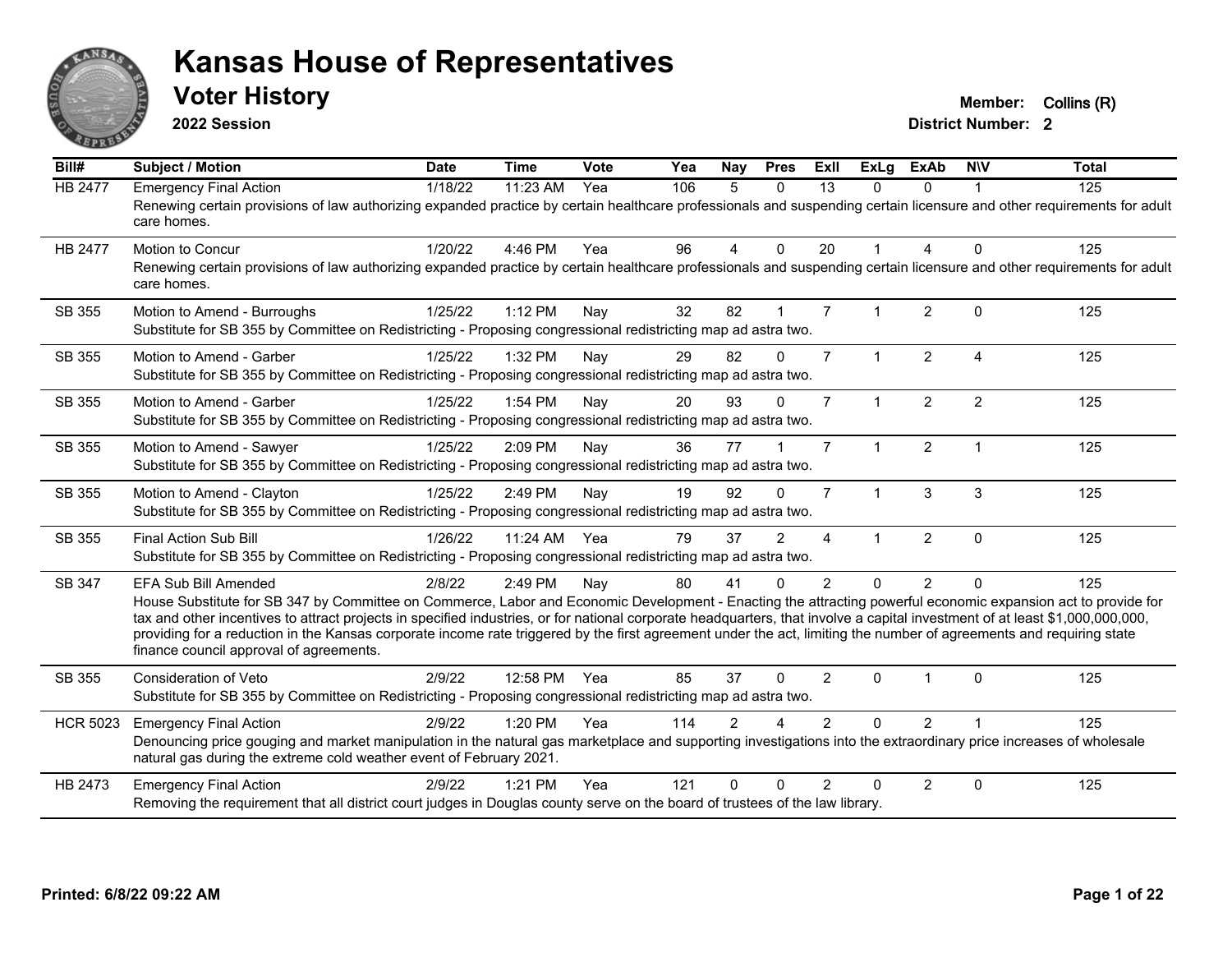

**2022 Session**

**Voter History Member:** Collins (R)

| Bill#           | <b>Subject / Motion</b>                                                                                                                                                                                                                                                              | Date    | <b>Time</b> | <b>Vote</b> | Yea | <b>Nay</b> | <b>Pres</b> | ExIl           | <b>ExLg</b> | <b>ExAb</b>    | <b>NIV</b>     | <b>Total</b> |
|-----------------|--------------------------------------------------------------------------------------------------------------------------------------------------------------------------------------------------------------------------------------------------------------------------------------|---------|-------------|-------------|-----|------------|-------------|----------------|-------------|----------------|----------------|--------------|
| <b>HB 2490</b>  | <b>Emergency Final Action</b><br>Authorizing the state treasurer to determine account owners and designated beneficiaries for an ABLE savings account, adding who may open such an account and<br>requiring compliance with the federal internal revenue code.                       | 2/9/22  | 1:22 PM     | Yea         | 118 | 3          | $\Omega$    | $\mathcal{P}$  | $\Omega$    | $\mathcal{P}$  | $\Omega$       | 125          |
| HB 2480         | <b>Final Action</b><br>Amending the public water supply project loan program's definition of "project" to remove the definition's current exclusion of projects that are<br>related to the diversion or transportation of water acquired through a water transfer.                   | 2/15/22 | 11:59 PM    | Yea         | 118 | 0          | $\Omega$    | 3              | $\Omega$    | $\overline{2}$ | $\overline{2}$ | 125          |
| HB 2564         | <b>Final Action</b><br>Updating the version of risk-based capital instructions in effect.                                                                                                                                                                                            | 2/15/22 | 11:59 PM    | Yea         | 118 | 0          | $\Omega$    | 3              | $\Omega$    | $\overline{2}$ | 2              | 125          |
| HB 2489         | <b>Final Action Amended</b><br>Amending provisions of the technology-enabled fiduciary financial institutions act relating to fees and assessments, examinations, disclosures to consumers and<br>requiring such institutions to be mandatory reporters for purposes of elder abuse. | 2/16/22 | $11:17$ AM  | Yea         | 120 | 0          | $\Omega$    |                | $\Omega$    | 3              |                | 125          |
| HB 2537         | <b>Final Action</b><br>Requiring the insurance department to hold a hearing in cases involving an order under the Kansas administrative procedure act.                                                                                                                               | 2/16/22 | 11:19 AM    | Yea         | 120 | 0          |             |                | $\Omega$    | 3              | $\Omega$       | 125          |
| SB 337          | <b>Final Action</b><br>Converting the conditional charter issued for the pilot program under the technology-enabled fiduciary financial institutions act to a full fiduciary financial institution<br>charter.                                                                       | 2/16/22 | 11:20 AM    | Yea         | 119 |            |             |                | 0           | 3              | $\Omega$       | 125          |
| <b>HCR 5014</b> | Motion to Recommend for Passage<br>Proposing a constitutional amendment that provides for legislative oversight of rules and regulations adopted by executive branch agencies and officials.                                                                                         | 2/16/22 | 12:30 PM    | Yea         | 77  | 42         | $\Omega$    |                | $\Omega$    | $\mathcal{P}$  | 3              | 125          |
| HB 2560         | <b>Final Action</b><br>Extending certain penalties, fees and maximum amounts of fees and the expiration dates of certain programs of the Kansas department of agriculture.                                                                                                           | 2/17/22 | 12:25 PM    | Nay         | 101 | 11         | 0           |                | $\Omega$    | 11             |                | 125          |
| HB 2591         | <b>Final Action</b><br>Repealing the state general fund and conservation fee fund transfers to the abandoned oil and gas well fund.                                                                                                                                                  | 2/17/22 | 12:27 PM    | Yea         | 112 | $\Omega$   | $\Omega$    |                | $\Omega$    | 11             | -1             | 125          |
| <b>HCR 5014</b> | <b>Final Action</b><br>Proposing a constitutional amendment that provides for legislative oversight of rules and regulations adopted by executive branch agencies and officials.                                                                                                     | 2/17/22 | 12:43 PM    | Yea         | 80  | 33         | $\Omega$    |                | $\Omega$    | 11             | $\Omega$       | 125          |
| HB 2540         | <b>Emergency Final Action</b><br>Authorizing the construction of a memorial honoring Kansas gold star families.                                                                                                                                                                      | 2/17/22 | 12:45 PM    | Yea         | 113 | 0          | $\Omega$    |                | $\Omega$    | 11             | $\Omega$       | 125          |
| HB 2458         | <b>Emergency Final Action</b><br>Designating a portion of U.S. highway 56 as the PFC Shane Austin memorial highway.                                                                                                                                                                  | 2/17/22 | 12:47 PM    | Yea         | 113 | 0          | $\Omega$    | -1             | $\Omega$    | 11             | $\Omega$       | 125          |
| HB 2476         | <b>Emergency Final Action</b><br>Providing for the silver star and bronze star distinctive license plates.                                                                                                                                                                           | 2/17/22 | 12:48 PM    | Yea         | 113 | 0          | $\Omega$    | $\overline{1}$ | $\Omega$    | 11             | $\Omega$       | 125          |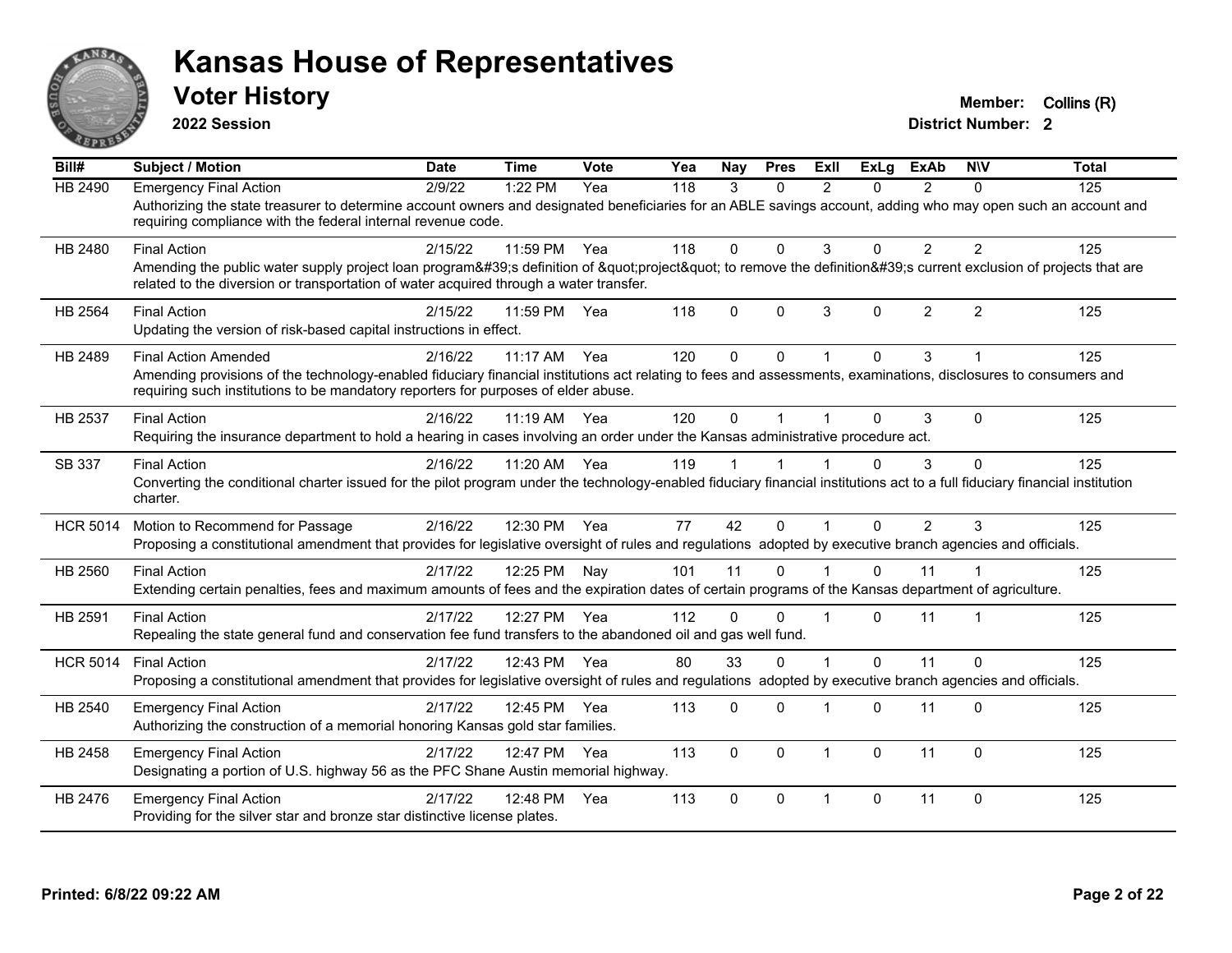

**2022 Session**

**Voter History Member:** Collins (R)

| Bill#           | <b>Subject / Motion</b>                                                                                                                                                                                                                                                                                                         | <b>Date</b> | <b>Time</b>  | Vote | Yea | Nay            | <b>Pres</b>  | Exll           | <b>ExLg</b>  | <b>ExAb</b>  | <b>NIV</b>     | <b>Total</b> |  |
|-----------------|---------------------------------------------------------------------------------------------------------------------------------------------------------------------------------------------------------------------------------------------------------------------------------------------------------------------------------|-------------|--------------|------|-----|----------------|--------------|----------------|--------------|--------------|----------------|--------------|--|
| HB 2478         | <b>Emergency Final Action</b>                                                                                                                                                                                                                                                                                                   | 2/17/22     | 12:49 PM     | Yea  | 113 | $\Omega$       | $\mathbf{0}$ | $\mathbf{1}$   | $\Omega$     | 11           | $\mathbf{0}$   | 125          |  |
|                 | Designating a portion of United States highway 166 as the SGT Evan S Parker memorial highway.                                                                                                                                                                                                                                   |             |              |      |     |                |              |                |              |              |                |              |  |
| <b>HCR 5014</b> | <b>Final Action</b>                                                                                                                                                                                                                                                                                                             | 2/21/22     | 11:45 AM Yea |      | 85  | 39             | $\mathbf 0$  | 1              | $\Omega$     | $\Omega$     | $\Omega$       | 125          |  |
|                 | Proposing a constitutional amendment that provides for legislative oversight of rules and regulations adopted by executive branch agencies and officials.                                                                                                                                                                       |             |              |      |     |                |              |                |              |              |                |              |  |
| HB 2517         | <b>Final Action Amended</b>                                                                                                                                                                                                                                                                                                     | 2/22/22     | 10:49 AM Yea |      | 120 | $\Omega$       | $\Omega$     | $\mathcal{P}$  | $\Omega$     | 3            | U              | 125          |  |
|                 | Transferring the responsibility to certify drug abuse treatment providers that participate in the certified drug abuse treatment program from the department of corrections<br>to the Kansas sentencing commission.                                                                                                             |             |              |      |     |                |              |                |              |              |                |              |  |
| <b>HB 2594</b>  | <b>Final Action Amended</b>                                                                                                                                                                                                                                                                                                     | 2/22/22     | 10:50 AM Yea |      | 120 | $\Omega$       | $\Omega$     | $\overline{2}$ | $\mathbf 0$  | 3            | $\Omega$       | 125          |  |
|                 | Exempting certain modifications on antique vehicles from vehicle identification number offense seizures and dispositions.                                                                                                                                                                                                       |             |              |      |     |                |              |                |              |              |                |              |  |
| HB 2607         | <b>Final Action Amended</b>                                                                                                                                                                                                                                                                                                     | 2/22/22     | 10:51 AM     | Yea  | 120 | $\Omega$       | $\Omega$     | $\overline{2}$ | $\mathbf{0}$ | 3            | $\Omega$       | 125          |  |
|                 | Clarifying the time limitations for habeas corpus claims.                                                                                                                                                                                                                                                                       |             |              |      |     |                |              |                |              |              |                |              |  |
| HB 2299         | Motion to Amend - Fairchild                                                                                                                                                                                                                                                                                                     | 2/22/22     | 3:16 PM      | Nay  | 35  | 84             | $\mathbf 0$  | $\overline{2}$ | $\mathbf 0$  | 3            | $\overline{1}$ | 125          |  |
|                 | Allowing a search warrant to be executed within 10 days from the date of issuance.                                                                                                                                                                                                                                              |             |              |      |     |                |              |                |              |              |                |              |  |
| HB 2703         | Motion to Amend - Clayton                                                                                                                                                                                                                                                                                                       | 2/22/22     | 4:17 PM      | Nay  | 37  | 80             | $\mathbf{0}$ | $\overline{2}$ | 0            | 3            | 3              | 125          |  |
|                 | Making changes to employment security law provisions regarding the employment security fund and employer contribution rates, the definition of employment to<br>conform with federal law and various updates to the my reemployment plan program, including making the program mandatory with certain exceptions, and providing |             |              |      |     |                |              |                |              |              |                |              |  |
|                 | that the secretary of commerce may require participation by claimants in reemployment services.                                                                                                                                                                                                                                 |             |              |      |     |                |              |                |              |              |                |              |  |
| HB 2525         | Motion to Recommend for Passage                                                                                                                                                                                                                                                                                                 | 2/22/22     | 5:17 PM      | Nay  | 53  | 66             | $\Omega$     | $\overline{2}$ | $\Omega$     | 3            |                | 125          |  |
|                 | Removing non-cooperation with child support from requirements for food and child care assistance eligibility and exempting adults enrolled in school from the 20-hour-                                                                                                                                                          |             |              |      |     |                |              |                |              |              |                |              |  |
|                 | per-week work requirement for child care assistance eligibility for a limited time.                                                                                                                                                                                                                                             |             |              |      |     |                |              |                |              |              |                |              |  |
| HB 2110         | <b>Final Action Amended</b>                                                                                                                                                                                                                                                                                                     | 2/23/22     | 10:21 AM Yea |      | 113 | 8              | $\Omega$     | 3              | $\Omega$     |              | $\Omega$       | 125          |  |
|                 | Requiring insurance coverage for PANS and PANDAS by the state health care benefits program and requiring the state employee health care commission to submit an                                                                                                                                                                 |             |              |      |     |                |              |                |              |              |                |              |  |
|                 | impact report on such coverage to the legislature.                                                                                                                                                                                                                                                                              |             |              |      |     |                |              |                |              |              |                |              |  |
| HB 2299         | <b>Final Action Amended</b>                                                                                                                                                                                                                                                                                                     | 2/23/22     | 10:22 AM     | Yea  | 119 | $\overline{2}$ | $\mathbf{0}$ | 3              | $\Omega$     | $\mathbf 1$  | $\Omega$       | 125          |  |
|                 | Allowing a search warrant to be executed within 10 days from the date of issuance.                                                                                                                                                                                                                                              |             |              |      |     |                |              |                |              |              |                |              |  |
| HB 2386         | <b>Final Action Amended</b>                                                                                                                                                                                                                                                                                                     | 2/23/22     | 10:23 AM     | Yea  | 118 | 3              | $\mathbf{0}$ | 3              | 0            | 1            | $\mathbf 0$    | 125          |  |
|                 | Establishing requirements for the payment and reimbursement of dental services by a dental benefit plan.                                                                                                                                                                                                                        |             |              |      |     |                |              |                |              |              |                |              |  |
| HB 2456         | <b>Final Action Amended</b>                                                                                                                                                                                                                                                                                                     | 2/23/22     | 10:24 AM     | Yea  | 117 | 4              | $\Omega$     | 3              | $\Omega$     | $\mathbf{1}$ | $\Omega$       | 125          |  |
|                 | Establishing the Kansas kids lifetime combination hunting and fishing license.                                                                                                                                                                                                                                                  |             |              |      |     |                |              |                |              |              |                |              |  |
| HB 2481         | <b>Final Action</b>                                                                                                                                                                                                                                                                                                             | 2/23/22     | 10:25 AM     | Yea  | 121 | $\Omega$       | $\Omega$     | 3              | 0            |              | $\Omega$       | 125          |  |
|                 | Authorizing KP&F participating service credit purchase for certain in-state nonfederal governmental employment.                                                                                                                                                                                                                 |             |              |      |     |                |              |                |              |              |                |              |  |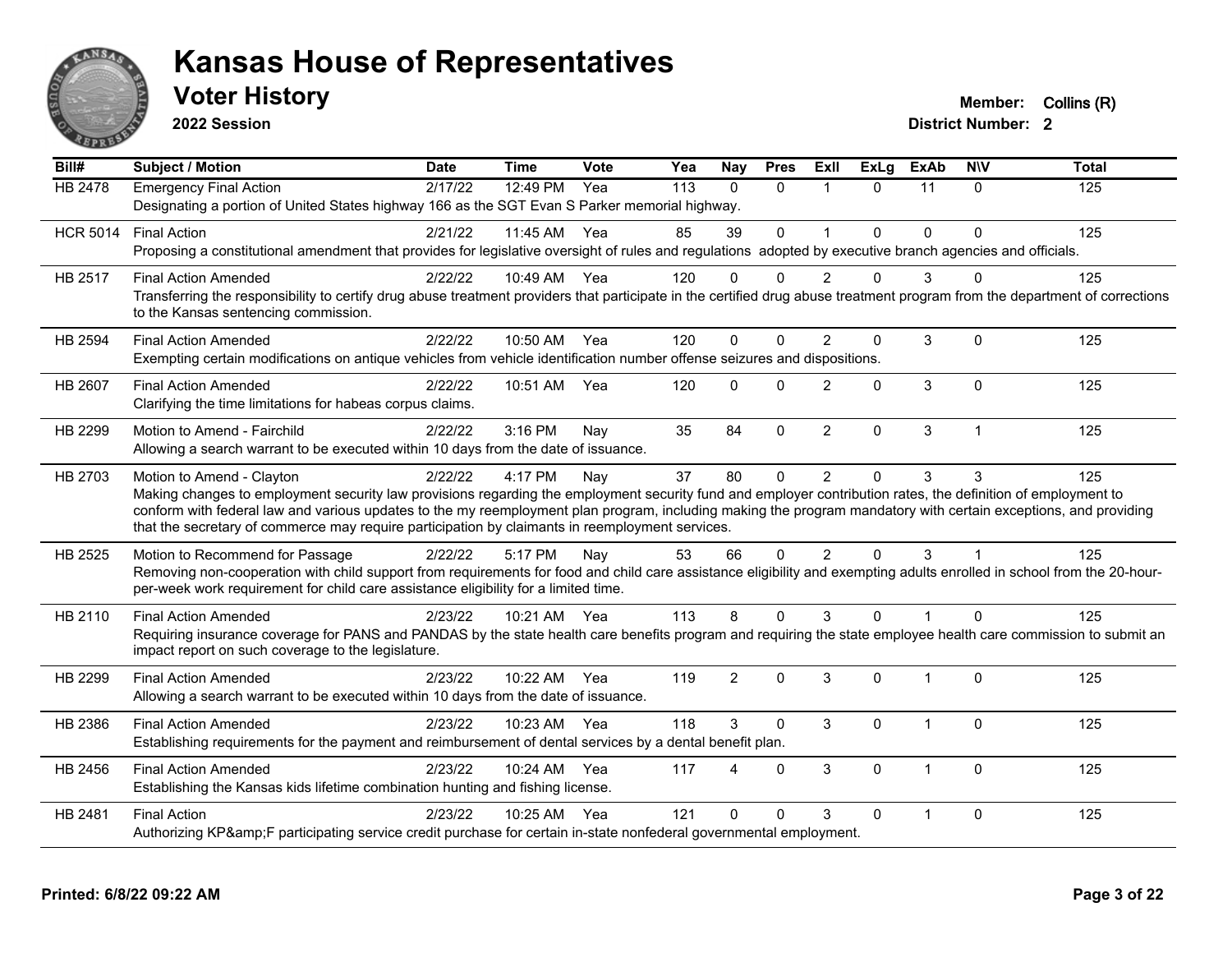

**2022 Session**

**Voter History Member: Collins (R)** 

|  |  |  | <b>District Number: 2</b> |  |
|--|--|--|---------------------------|--|
|  |  |  | -----                     |  |

| Bill#          | <b>Subject / Motion</b>                                                                                                                                                                                                                                                                                                                                         | <b>Date</b> | <b>Time</b>  | <b>Vote</b> | Yea | <b>Nay</b>      | <b>Pres</b>  | ExII | ExLg         | ExAb           | <b>NIV</b>   | <b>Total</b> |
|----------------|-----------------------------------------------------------------------------------------------------------------------------------------------------------------------------------------------------------------------------------------------------------------------------------------------------------------------------------------------------------------|-------------|--------------|-------------|-----|-----------------|--------------|------|--------------|----------------|--------------|--------------|
| HB 2483        | <b>Final Action</b>                                                                                                                                                                                                                                                                                                                                             | 2/23/22     | 10:26 AM     | Yea         | 105 | $\overline{16}$ | $\Omega$     | 3    | $\Omega$     | $\mathbf 1$    | $\Omega$     | 125          |
|                | Providing for the daughters of the American revolution distinctive license plate.                                                                                                                                                                                                                                                                               |             |              |             |     |                 |              |      |              |                |              |              |
| HB 2496        | <b>Final Action</b>                                                                                                                                                                                                                                                                                                                                             | 2/23/22     | 10:27 AM Yea |             | 121 | $\mathbf 0$     | $\mathbf{0}$ | 3    | $\Omega$     | $\overline{1}$ | $\mathbf{0}$ | 125          |
|                | Enacting the uniform family law arbitration act.                                                                                                                                                                                                                                                                                                                |             |              |             |     |                 |              |      |              |                |              |              |
| <b>HB 2508</b> | <b>Final Action</b>                                                                                                                                                                                                                                                                                                                                             | 2/23/22     | 10:28 AM     | Yea         | 115 | 6               | $\mathbf 0$  | 3    | 0            | $\mathbf 1$    | $\mathbf 0$  | 125          |
|                | Requiring retention of fingerprints by the Kansas bureau of investigation for participation in the federal rap back program.                                                                                                                                                                                                                                    |             |              |             |     |                 |              |      |              |                |              |              |
| HB 2510        | <b>Final Action</b>                                                                                                                                                                                                                                                                                                                                             | 2/23/22     | 10:29 AM Yea |             | 120 |                 |              | 3    | $\Omega$     | $\overline{1}$ | $\Omega$     | 125          |
|                | Updating certain investment limitation requirements to provide increased options for Kansas domiciled life insurance companies investing in equity interests and<br>preferred stock.                                                                                                                                                                            |             |              |             |     |                 |              |      |              |                |              |              |
| HB 2515        | <b>Final Action</b>                                                                                                                                                                                                                                                                                                                                             | 2/23/22     | 10:30 AM Yea |             | 120 | $\mathbf{1}$    | $\Omega$     | 3    | $\Omega$     |                | $\Omega$     | 125          |
|                | Creating a mechanism to seek relief from the Kansas offender registration act requirements for drug offenders and allowing expungement of offenses when such relief is<br>granted.                                                                                                                                                                              |             |              |             |     |                 |              |      |              |                |              |              |
| HB 2516        | <b>Final Action</b>                                                                                                                                                                                                                                                                                                                                             | 2/23/22     | 10:32 AM     | Yea         | 121 | $\mathbf{0}$    | $\Omega$     | 3    | $\Omega$     |                | $\Omega$     | 125          |
|                | Requiring an offender who raises error in such offender's criminal history calculation for the first time on appeal to show prejudicial error, requiring the journal entry<br>used to establish criminal history to be attached to the criminal history worksheet and authorizing the court to correct an illegal sentence while a direct appeal is<br>pending. |             |              |             |     |                 |              |      |              |                |              |              |
| HB 2529        | <b>Final Action</b><br>Allowing veteran license plate applicants to use either a DD214 form, a military veteran identification card or veteran health identification card for proof of veteran status.                                                                                                                                                          | 2/23/22     | 10:33 AM Yea |             | 120 | $\mathbf{1}$    | $\Omega$     | 3    | $\mathbf 0$  | $\mathbf{1}$   | $\Omega$     | 125          |
| <b>HB 2547</b> | <b>Final Action Amended</b>                                                                                                                                                                                                                                                                                                                                     | 2/23/22     | 10:34 AM Yea |             | 120 |                 | $\mathbf{0}$ | 3    | 0            |                | 0            | 125          |
|                | Authorizing technology-enabled fiduciary financial institution insurance companies within the captive insurance act and providing for the requirements and operations<br>thereof.                                                                                                                                                                               |             |              |             |     |                 |              |      |              |                |              |              |
| HB 2559        | <b>Final Action Amended</b>                                                                                                                                                                                                                                                                                                                                     | 2/23/22     | 10:38 AM     | Nay         | 83  | 37              |              | 3    | $\Omega$     |                | $\Omega$     | 125          |
|                | Creating the Kansas cotton boll weevil program and requiring the program to levy an assessment upon Kansas produced cotton and monitor and mitigate the risk of boll<br>weevils.                                                                                                                                                                                |             |              |             |     |                 |              |      |              |                |              |              |
| HB 2563        | <b>Final Action Amended</b>                                                                                                                                                                                                                                                                                                                                     | 2/23/22     | 10:39 AM Yea |             | 113 | 8               | $\mathbf{0}$ | 3    | $\mathbf{0}$ | $\mathbf{1}$   | $\Omega$     | 125          |
|                | Concerning the Kansas seed law and the commercial industrial hemp act; relating to labeling; seeds treated with certain substances; definitions; labeling; unlawful<br>actions; certain registrations; inspections; live plant dealers; and testing services.                                                                                                   |             |              |             |     |                 |              |      |              |                |              |              |
| <b>HB 2567</b> | <b>Final Action Amended</b>                                                                                                                                                                                                                                                                                                                                     | 2/23/22     | 10:41 AM Yea |             | 114 | 6               |              | 3    | $\Omega$     |                | $\Omega$     | 125          |
|                | Increasing certain registration and title fees on vehicles for services performed by county treasurers and the division of vehicles and decreasing certain fees related to<br>administrative costs and disposition of such fees.                                                                                                                                |             |              |             |     |                 |              |      |              |                |              |              |
| HB 2568        | <b>Final Action</b>                                                                                                                                                                                                                                                                                                                                             | 2/23/22     | 10:43 AM     | Yea         | 118 | 3               | $\Omega$     | 3    | $\Omega$     |                | $\Omega$     | 125          |
|                | Amending the Kansas mortgage business act by providing for mortgage business work at remote locations, license and registration renewal or reinstatement<br>procedures, surety bond requirements and evidence of solvency and net worth and requiring notice when adding or closing branch offices.                                                             |             |              |             |     |                 |              |      |              |                |              |              |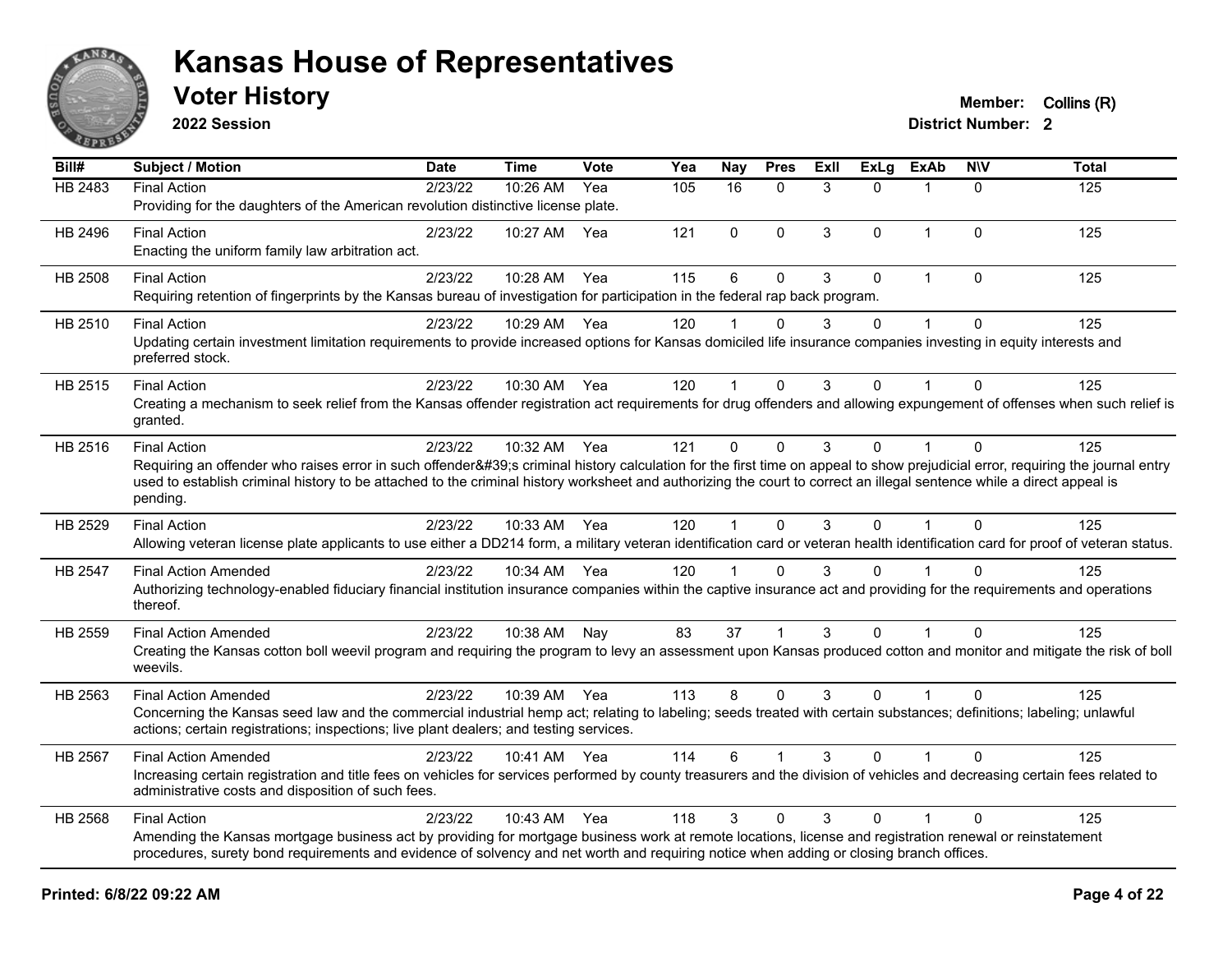

**2022 Session**

**Voter History Member:** Collins (R)

| $\overline{Bill#}$ | Subject / Motion                                                                                                                                                                                                                                                   | <b>Date</b> | <b>Time</b>  | <b>Vote</b> | Yea | <b>Nay</b>              | <b>Pres</b>  | ExII           | ExLg         | ExAb           | N/V            | <b>Total</b> |
|--------------------|--------------------------------------------------------------------------------------------------------------------------------------------------------------------------------------------------------------------------------------------------------------------|-------------|--------------|-------------|-----|-------------------------|--------------|----------------|--------------|----------------|----------------|--------------|
| <b>HB 2574</b>     | <b>Final Action</b>                                                                                                                                                                                                                                                | 2/23/22     | 10:43 AM     | Yea         | 121 | $\mathbf{0}$            | $\Omega$     | 3              | $\Omega$     |                | $\Omega$       | 125          |
|                    | Establishing a time limitation for awarding compensation for mental health counseling and increasing certain compensation award amounts by the crime victims<br>compensation board.                                                                                |             |              |             |     |                         |              |                |              |                |                |              |
| HB 2579            | <b>Final Action Amended</b>                                                                                                                                                                                                                                        | 2/23/22     | 10:45 AM Yea |             | 90  | 31                      | $\Omega$     | 3              | $\Omega$     | $\mathbf{1}$   | $\Omega$       | 125          |
|                    | Requiring electronic filing of campaign reports by candidates for state office unless an exemption is granted for cause.                                                                                                                                           |             |              |             |     |                         |              |                |              |                |                |              |
| HB 2595            | <b>Final Action</b>                                                                                                                                                                                                                                                | 2/23/22     | 10:46 AM     | Yea         | 121 | $\Omega$                | $\mathbf{0}$ | 3              | 0            | $\mathbf{1}$   | $\mathbf{0}$   | 125          |
|                    | Making certain antique vehicle titling procedures applicable to vehicles having a model year of 1960 or later instead of 1950 or later.                                                                                                                            |             |              |             |     |                         |              |                |              |                |                |              |
| HB 2597            | <b>Final Action</b>                                                                                                                                                                                                                                                | 2/23/22     | 10:47 AM     | Yea         | 116 | 5                       | $\mathbf{0}$ | 3              | 0            | $\overline{1}$ | $\Omega$       | 125          |
|                    | Providing for four distinctive license plates for the Kansas department of wildlife and parks.                                                                                                                                                                     |             |              |             |     |                         |              |                |              |                |                |              |
| HB 2608            | <b>Final Action</b>                                                                                                                                                                                                                                                | 2/23/22     | 10:48 AM     | Yea         | 117 | $\overline{\mathbf{A}}$ | $\mathbf{0}$ | 3              | 0            |                | $\Omega$       | 125          |
|                    | Removing provisions authorizing criminal restitution to be enforced as a civil judgment and authorizing judicial districts to contract for collection services for criminal                                                                                        |             |              |             |     |                         |              |                |              |                |                |              |
|                    | restitution.                                                                                                                                                                                                                                                       |             |              |             |     |                         |              |                |              |                |                |              |
| HB 2633            | <b>Final Action Amended</b>                                                                                                                                                                                                                                        | 2/23/22     | 10:49 AM     | Yea         | 108 | 13                      | $\mathbf{0}$ | 3              | $\mathbf{0}$ | $\mathbf{1}$   | $\Omega$       | 125          |
|                    | Providing for the city of Hutchinson distinctive license plate.                                                                                                                                                                                                    |             |              |             |     |                         |              |                |              |                |                |              |
| HB 2654            | <b>Final Action</b>                                                                                                                                                                                                                                                | 2/23/22     | 10:50 AM     | Yea         | 121 | $\Omega$                | $\Omega$     | 3              | $\Omega$     | $\overline{1}$ | $\Omega$       | 125          |
|                    | Providing guidance to determine how offenders under the supervision of two or more supervision agency can have supervision consolidated into one agency.                                                                                                           |             |              |             |     |                         |              |                |              |                |                |              |
| HB 2688            | <b>Final Action Amended</b>                                                                                                                                                                                                                                        | 2/23/22     | 10:52 AM     | Yea         | 116 | 5                       | $\mathbf{0}$ | 3              | 0            |                | $\Omega$       | 125          |
|                    | Requiring that licensed farm wineries be issued a cereal malt beverage retailer license if the statutory requirements for such retailer license are satisfied.                                                                                                     |             |              |             |     |                         |              |                |              |                |                |              |
| HB 2703            | <b>Final Action</b>                                                                                                                                                                                                                                                | 2/23/22     | 10:53 AM Yea |             | 121 | $\Omega$                | $\Omega$     | 3              | $\Omega$     |                |                | 125          |
|                    | Making changes to employment security law provisions regarding the employment security fund and employer contribution rates, the definition of employment to                                                                                                       |             |              |             |     |                         |              |                |              |                |                |              |
|                    | conform with federal law and various updates to the my reemployment plan program, including making the program mandatory with certain exceptions, and providing<br>that the secretary of commerce may require participation by claimants in reemployment services. |             |              |             |     |                         |              |                |              |                |                |              |
|                    |                                                                                                                                                                                                                                                                    |             |              |             |     |                         |              |                |              |                |                |              |
| <b>HCR 5022</b>    | <b>Final Action Amended</b>                                                                                                                                                                                                                                        | 2/23/22     | 10:56 AM Yea |             | 97  | 24                      | $\mathbf 0$  | 3              | 0            | 1              | $\Omega$       | 125          |
|                    | Proposing a constitutional amendment requiring that a sheriff be elected in each county; exception.                                                                                                                                                                |             |              |             |     |                         |              |                |              |                |                |              |
| <b>HCR 5030</b>    | <b>Emergency Final Action</b>                                                                                                                                                                                                                                      | 2/23/22     | 11:36 AM     | Yea         | 121 | $\Omega$                | $\mathbf{0}$ | 3              | $\Omega$     | $\mathbf{1}$   | $\Omega$       | 125          |
|                    | Recognizing the growing problem of antisemitism in the United States.                                                                                                                                                                                              |             |              |             |     |                         |              |                |              |                |                |              |
| HB 2605            | <b>Emergency Final Action Amended</b>                                                                                                                                                                                                                              | 2/23/22     | 11:37 AM     | Yea         | 115 | 6                       | $\Omega$     | 3              | $\Omega$     |                | $\Omega$       | 125          |
|                    | Increasing the rural population requirement maximum for the veterinary training program for rural Kansas and creating a food animal percentage requirement that may<br>be fulfilled in lieu thereof.                                                               |             |              |             |     |                         |              |                |              |                |                |              |
| SB 358             | <b>Emergency Final Action</b>                                                                                                                                                                                                                                      | 3/2/22      | 11:40 AM     | Yea         | 121 | $\pmb{0}$               | $\mathbf{0}$ | $\overline{2}$ | 0            | $\mathbf 1$    | $\overline{1}$ | 125          |
|                    | Amending the public water supply project loan program's definition of "project" to remove the definition's current exclusion of projects that are                                                                                                                  |             |              |             |     |                         |              |                |              |                |                |              |
|                    | related to the diversion or transportation of water acquired through a water transfer.                                                                                                                                                                             |             |              |             |     |                         |              |                |              |                |                |              |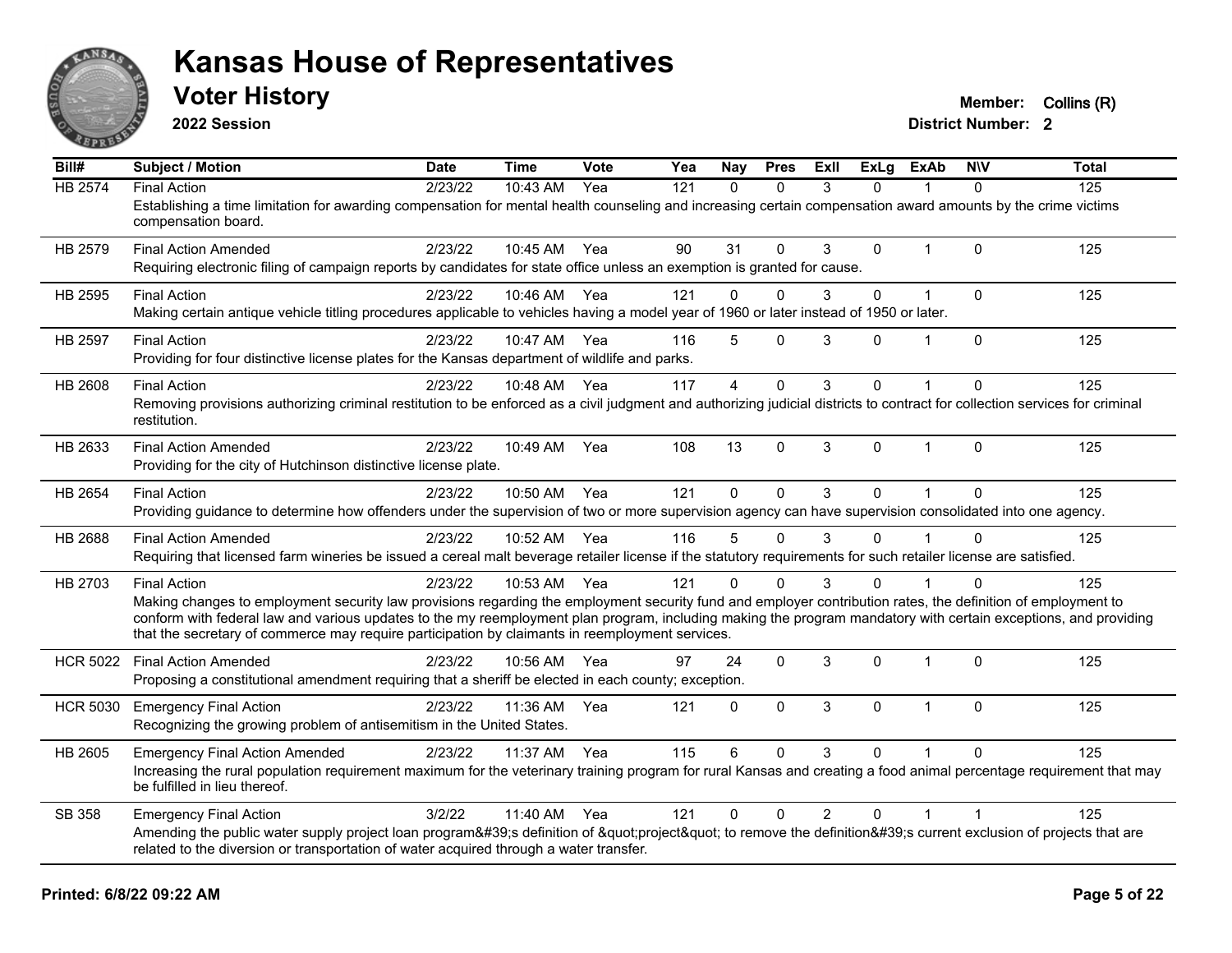

**2022 Session**

**Voter History Member:** Collins (R)

| Bill#           | <b>Subject / Motion</b>                                                                                                                                                                                                                                                                     | <b>Date</b> | <b>Time</b> | Vote | Yea | Nay      | <b>Pres</b>  | <b>ExII</b>            | <b>ExLg</b> | <b>ExAb</b>    | <b>NIV</b>     | <b>Total</b> |
|-----------------|---------------------------------------------------------------------------------------------------------------------------------------------------------------------------------------------------------------------------------------------------------------------------------------------|-------------|-------------|------|-----|----------|--------------|------------------------|-------------|----------------|----------------|--------------|
| SB 101          | <b>EFA Sub Bill Amended</b>                                                                                                                                                                                                                                                                 | 3/2/22      | 11:41 AM    | Yea  | 86  | 35       | $\Omega$     | 2                      | $\Omega$    | $\mathbf 1$    |                | 125          |
|                 | House Substitute for SB 101 by Committee on Transportation - Approving the operation and use of electric-assisted bicycles and regulating the use thereof.                                                                                                                                  |             |             |      |     |          |              |                        |             |                |                |              |
| SB 62           | <b>Emergency Final Action Amended</b>                                                                                                                                                                                                                                                       | 3/2/22      | 11:42 AM    | Yea  | 115 | 6        | $\Omega$     | 2                      | $\Omega$    | 1              | -1             | 125          |
|                 | Amending the standards for school-administered vision screenings for students, establishing the Kansas children's vision health and school readiness commission<br>and allowing schools to maintain emergency albuterol kits.                                                               |             |             |      |     |          |              |                        |             |                |                |              |
| <b>HCR 5027</b> | Motion to Amend - Hoye                                                                                                                                                                                                                                                                      | 3/8/22      | 12:06 PM    | Nav  | 35  | 84       | $\mathbf 1$  | 2                      | $\Omega$    | $\mathbf 1$    | 2              | 125          |
|                 | Applying to the Congress of the United States to call a convention of the states.                                                                                                                                                                                                           |             |             |      |     |          |              |                        |             |                |                |              |
| <b>HCR 5027</b> | Motion to Amend - Houser                                                                                                                                                                                                                                                                    | 3/8/22      | 12:23 PM    | Yea  | 64  | 53       | $\mathbf 0$  | $\overline{2}$         | $\Omega$    | $\overline{2}$ | $\overline{4}$ | 125          |
|                 | Applying to the Congress of the United States to call a convention of the states.                                                                                                                                                                                                           |             |             |      |     |          |              |                        |             |                |                |              |
| <b>HCR 5027</b> | Motion to Amend - Ruiz, S.                                                                                                                                                                                                                                                                  | 3/8/22      | 12:50 PM    | Nav  | 33  | 83       | $\mathbf{0}$ | $\overline{2}$         | $\Omega$    | $\overline{2}$ | 5              | 125          |
|                 | Applying to the Congress of the United States to call a convention of the states.                                                                                                                                                                                                           |             |             |      |     |          |              |                        |             |                |                |              |
| <b>HCR 5027</b> | Motion to Recommend for Passage                                                                                                                                                                                                                                                             | 3/8/22      | 1:31 PM     | Nav  | 78  | 42       | $\Omega$     | $\overline{2}$         | $\Omega$    | $\overline{2}$ | $\overline{1}$ | 125          |
|                 | Applying to the Congress of the United States to call a convention of the states.                                                                                                                                                                                                           |             |             |      |     |          |              |                        |             |                |                |              |
| HB 2710         | <b>Final Action</b>                                                                                                                                                                                                                                                                         | 3/9/22      | 11:13 AM    | Yea  | 116 | 3        | $\mathbf 0$  | 4                      | 0           | $\overline{2}$ | $\mathbf{0}$   | 125          |
|                 | Increasing the percentage of alcohol by volume allowed to not more than 16% for domestic table wine and the domestic fortified wine threshold to more than 16%<br>alcohol by volume.                                                                                                        |             |             |      |     |          |              |                        |             |                |                |              |
| HB 2548         | <b>Final Action Amended</b>                                                                                                                                                                                                                                                                 | 3/9/22      | $11:14$ AM  | Yea  | 116 | 3        | $\Omega$     | 4                      | $\Omega$    | $\overline{2}$ | $\Omega$       | 125          |
|                 | Implementing additional reporting requirements for informational technology projects and state agencies and requiring additional information technology security training<br>and status reports.                                                                                            |             |             |      |     |          |              |                        |             |                |                |              |
| <b>HCR 5027</b> | <b>Final Action Amended</b>                                                                                                                                                                                                                                                                 | 3/9/22      | 11:22 AM    | Nay  | 76  | 43       | $\mathbf{0}$ | $\boldsymbol{\Lambda}$ | $\Omega$    | $\overline{2}$ | $\Omega$       | 125          |
|                 | Applying to the Congress of the United States to call a convention of the states.                                                                                                                                                                                                           |             |             |      |     |          |              |                        |             |                |                |              |
| SB 421          | Motion to Amend - Xu                                                                                                                                                                                                                                                                        | 3/9/22      | 12:22 PM    | Nay  | 38  | 79       | $\Omega$     | 4                      | $\Omega$    | $\overline{2}$ | $\overline{2}$ | 125          |
|                 | Transferring \$253,866,022 from the state general fund to the Kansas public employees retirement fund during fiscal year 2022 and eliminating certain level-dollar<br>KPERS employer contribution payments.                                                                                 |             |             |      |     |          |              |                        |             |                |                |              |
|                 |                                                                                                                                                                                                                                                                                             |             |             |      |     |          |              |                        |             |                |                |              |
| SB <sub>2</sub> | <b>Emergency Final Action Amended</b><br>Allowing consumption of beer, wine or other alcoholic liquor on theKansas state fairgrounds; increasing the number of temporary permits an applicantmay receive from                                                                               | 3/9/22      | 1:18 PM     | Yea  | 87  | 31       | $\Omega$     | $\overline{4}$         | $\Omega$    | $\overline{2}$ | $\overline{1}$ | 125          |
|                 | four to 12 permits per year; limiting what cities, counties ortownships may charge for a temporary permit to not more than \$25 per day; andcrediting a portion of moneys<br>collected from the liquor drink tax and theliquor enforcement tax to the state fair capital improvements fund. |             |             |      |     |          |              |                        |             |                |                |              |
|                 |                                                                                                                                                                                                                                                                                             | 3/9/22      | $1:19$ PM   | Yea  | 118 | $\Omega$ | $\Omega$     | Δ                      | $\Omega$    |                | $\mathbf 1$    |              |
| HB 2462         | <b>Emergency Final Action</b><br>Removing the standing committee membership requirements for members of the joint committee on state-tribal relations.                                                                                                                                      |             |             |      |     |          |              |                        |             | $\overline{2}$ |                | 125          |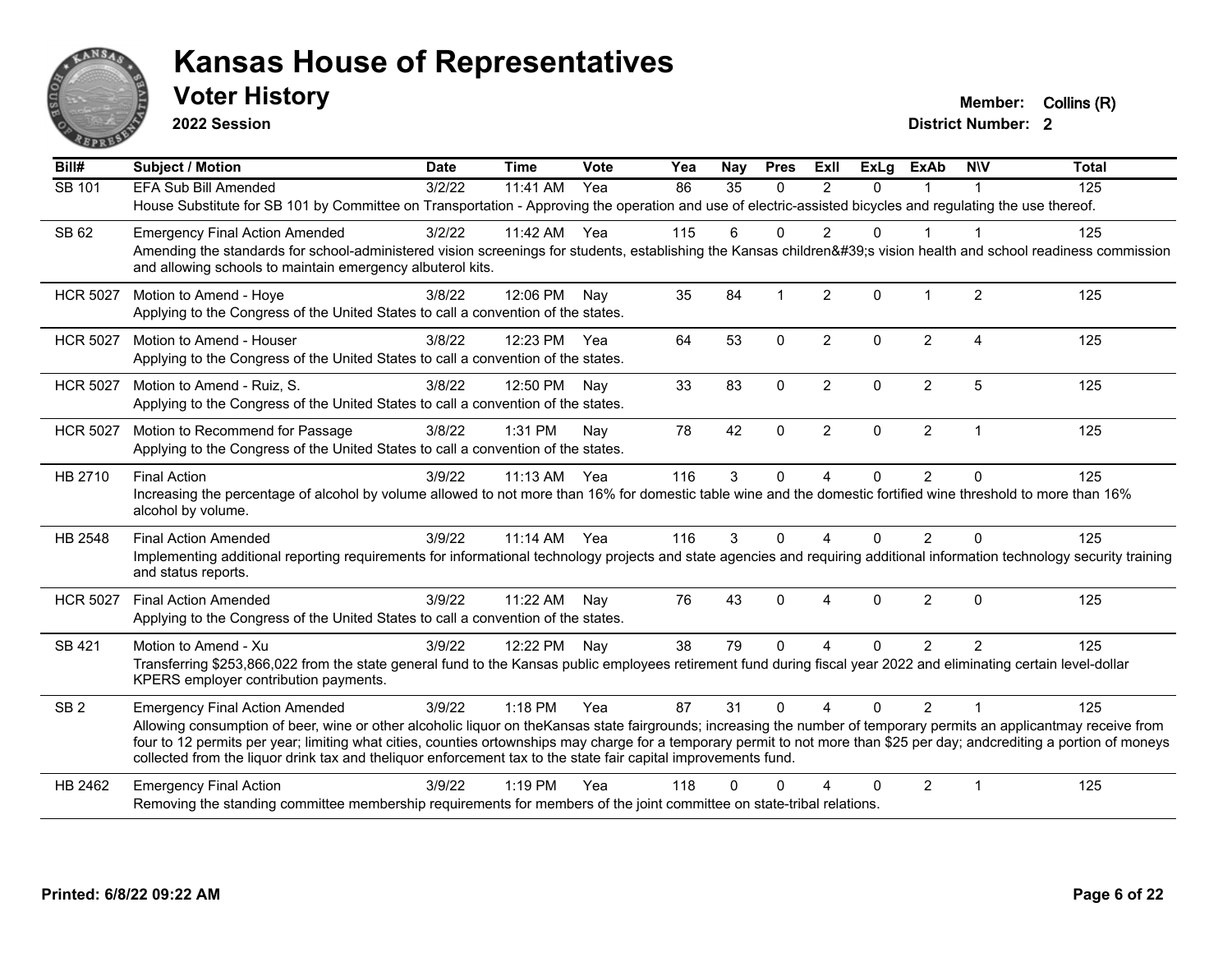

**2022 Session**

**Voter History Member: Collins (R)** 

| $\overline{BiII#}$ | <b>Subject / Motion</b>                                                                                                                                                                                                                                                                                                                                                                                                                                                                                                                                                                                                      | <b>Date</b> | <b>Time</b>  | Vote | Yea | Nay            | <b>Pres</b> | ExII                   | <b>ExLg</b> | <b>ExAb</b>    | <b>NIV</b>   | <b>Total</b> |
|--------------------|------------------------------------------------------------------------------------------------------------------------------------------------------------------------------------------------------------------------------------------------------------------------------------------------------------------------------------------------------------------------------------------------------------------------------------------------------------------------------------------------------------------------------------------------------------------------------------------------------------------------------|-------------|--------------|------|-----|----------------|-------------|------------------------|-------------|----------------|--------------|--------------|
| <b>SB 421</b>      | <b>Emergency Final Action Amended</b><br>Transferring \$1,000,000,000 from the state general fund to the Kansas public employees retirement fund during fiscal year 2022 and eliminating certain level-dollar<br>KPERS employer contribution payments.                                                                                                                                                                                                                                                                                                                                                                       | 3/9/22      | 1:20 PM      | Yea  | 113 | $\overline{5}$ | $\Omega$    | Δ                      | $\Omega$    | $\overline{2}$ |              | 125          |
| <b>SB 286</b>      | <b>EFA Sub Bill Amended</b><br>House Substitute for Substitute for SB 286 - Continuing the governmental response to the COVID-19 pandemic in Kansas by extending the expanded use of<br>telemedicine, the suspension of certain requirements related to medical care facilities and immunity from civil liability for certain healthcare providers, certain persons<br>conducting business in this state and covered facilities for COVID-19 claims until January 20, 2023, creating the crime of interference with the conduct of a hospital and<br>increasing the criminal penalties for battery of a healthcare provider. | 3/9/22      | 1:23 PM      | Yea  | 102 | 17             | 0           | $\Delta$               | 0           | $\overline{2}$ | $\Omega$     | 125          |
| HB 2466            | <b>EFA Sub Bill</b><br>Substitute for HB 2466 by Committee on Education - Establishing the promoting advancement in computing knowledge act to increase the availability of computer<br>science education in Kansas schools.                                                                                                                                                                                                                                                                                                                                                                                                 | 3/9/22      | 1:24 PM      | Yea  | 115 | 4              | 0           | Δ                      | $\Omega$    | $\overline{2}$ | $\mathbf{0}$ | 125          |
| HB 2541            | <b>Final Action</b><br>Crediting docket fees to the state general fund instead of the judicial branch docket fee fund; crediting marriage license fees and drivers'; license reinstatement fees to<br>the state general fund instead of the judicial branch nonjudicial salary adjustment fund.                                                                                                                                                                                                                                                                                                                              | 3/16/22     | 11:15 AM     | Yea  | 111 | 12             | $\mathbf 0$ | $\overline{2}$         | $\Omega$    | $\Omega$       | $\Omega$     | 125          |
| HB 2582            | <b>Final Action Amended</b><br>Directing the Kansas department for children and families to share certain information with investigating law enforcement agencies.                                                                                                                                                                                                                                                                                                                                                                                                                                                           | 3/16/22     | 11:16 AM Yea |      | 122 |                | 0           | $\overline{2}$         | $\Omega$    | $\mathbf 0$    | $\mathbf 0$  | 125          |
| HB 2674            | <b>Final Action Amended</b><br>Requiring a forfeiture of an appearance bond to be set aside in certain circumstances.                                                                                                                                                                                                                                                                                                                                                                                                                                                                                                        | 3/16/22     | 11:17 AM     | Yea  | 121 | $\overline{2}$ | 0           | $\overline{2}$         | $\Omega$    | $\mathbf 0$    | $\Omega$     | 125          |
| HB 2676            | <b>Final Action Amended</b><br>Authorizing counties to create a code inspection and enforcement fund and expanding the scope of the equipment reserve fund to include other computer and electronic<br>technologies.                                                                                                                                                                                                                                                                                                                                                                                                         | 3/16/22     | 11:18 AM     | Yea  | 112 | 11             | 0           | 2                      | $\Omega$    | $\Omega$       | $\Omega$     | 125          |
| <b>HCR 5032</b>    | <b>Final Action</b><br>Honoring Ukrainians fighting against the Russian invasion.                                                                                                                                                                                                                                                                                                                                                                                                                                                                                                                                            | 3/16/22     | 11:20 AM     | Yea  | 119 | 4              | 0           | $\overline{2}$         | $\Omega$    | $\Omega$       | $\mathbf{0}$ | 125          |
| HB 2528            | <b>Final Action Amended</b><br>Removing inflatable devices that are owned and operated by a nonprofit organization from the requirements of the Kansas amusement ride act.                                                                                                                                                                                                                                                                                                                                                                                                                                                   | 3/17/22     | 11:21 AM     | Yea  | 86  | 34             | $\Omega$    | $\boldsymbol{\Lambda}$ | $\Omega$    | $\Omega$       | 1            | 125          |
| SB 335             | <b>Final Action</b><br>Exempting certain business entities that provide health insurance in the state but are not subject to the jurisdiction of the commissioner of insurance from payment of the<br>annual premium tax.                                                                                                                                                                                                                                                                                                                                                                                                    | 3/17/22     | 11:22 AM     | Yea  | 120 | $\mathbf{0}$   | $\Omega$    | $\Lambda$              | $\Omega$    | $\Omega$       |              | 125          |
| SB 348             | <b>Final Action Amended</b><br>Exempting the practice of threading from the practice of cosmetology.                                                                                                                                                                                                                                                                                                                                                                                                                                                                                                                         | 3/17/22     | 11:23 AM     | Yea  | 110 | 10             | 0           | $\overline{4}$         | $\Omega$    | $\mathbf{0}$   | 1            | 125          |
| SB 392             | <b>Final Action</b><br>Terminating the transfer of remaining unencumbered moneys in the securities act fee fund exceeding \$50,000 to the state general fund.                                                                                                                                                                                                                                                                                                                                                                                                                                                                | 3/17/22     | 11:24 AM     | Yea  | 120 | $\Omega$       | 0           | 4                      | $\Omega$    | $\Omega$       |              | 125          |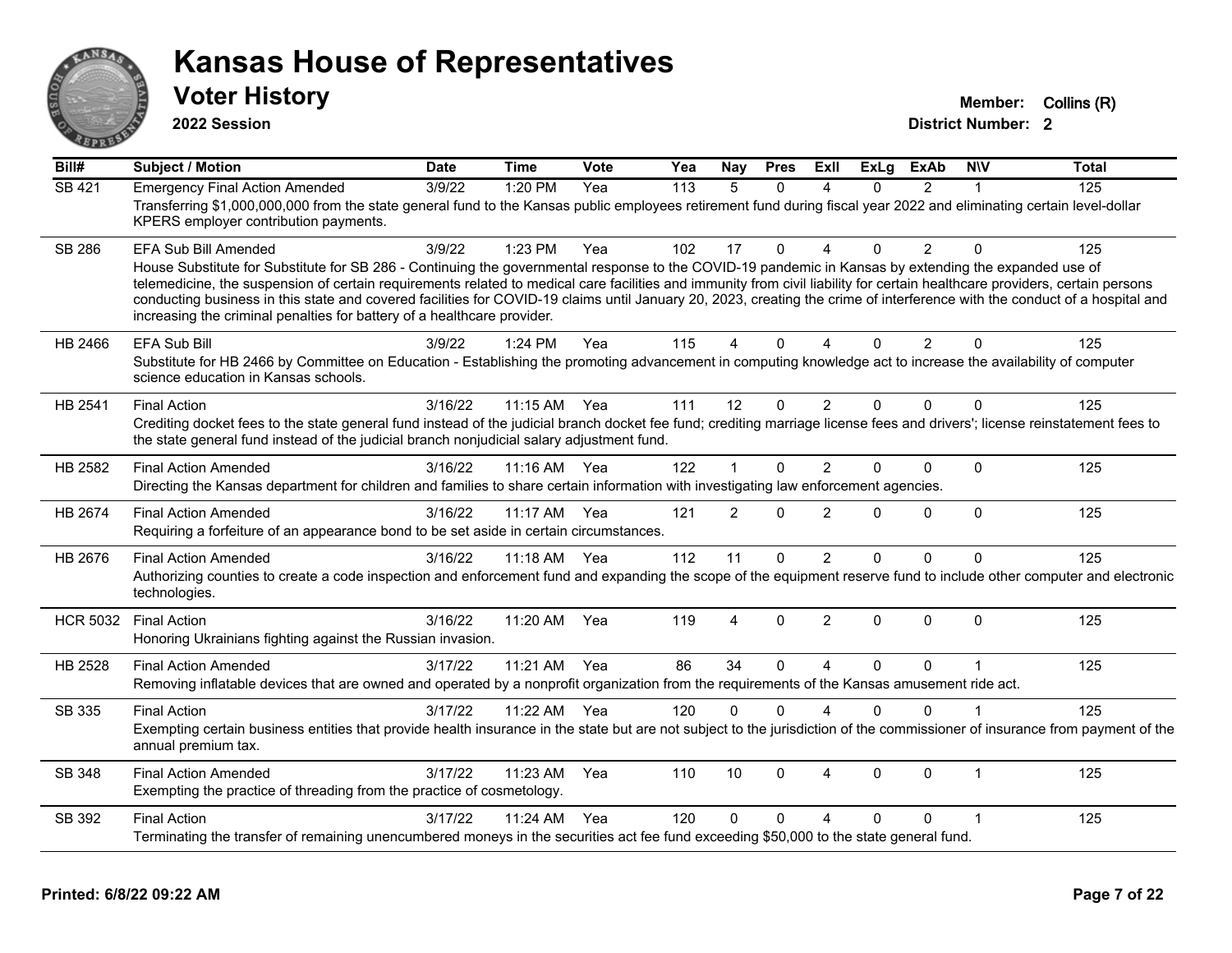

**2022 Session**

**Voter History Member:** Collins (R)

| Bill#          | <b>Subject / Motion</b>                                                                                                                                                                                                                                                                                                        | <b>Date</b> | <b>Time</b> | Vote | Yea | <b>Nay</b>     | <b>Pres</b>  | <b>ExII</b>              | <b>ExLg</b>  | <b>ExAb</b>    | <b>NIV</b>  | <b>Total</b> |  |
|----------------|--------------------------------------------------------------------------------------------------------------------------------------------------------------------------------------------------------------------------------------------------------------------------------------------------------------------------------|-------------|-------------|------|-----|----------------|--------------|--------------------------|--------------|----------------|-------------|--------------|--|
| <b>HB 2712</b> | <b>Emergency Final Action</b>                                                                                                                                                                                                                                                                                                  | 3/17/22     | 11:47 AM    | Yea  | 119 | 1              | $\mathbf{0}$ | $\boldsymbol{\Lambda}$   | $\Omega$     | $\Omega$       | 1           | 125          |  |
|                | Establishing the Kansas commission for the United States semiquincentennial.                                                                                                                                                                                                                                                   |             |             |      |     |                |              |                          |              |                |             |              |  |
| SB 408         | <b>Emergency Final Action Amended</b>                                                                                                                                                                                                                                                                                          | 3/17/22     | 11:48 AM    | Yea  | 117 | 3              | $\Omega$     | $\overline{\mathbf{A}}$  | $\Omega$     | $\Omega$       | $\mathbf 1$ | 125          |  |
|                | Increasing the criminal penalties for multiple thefts of mail.                                                                                                                                                                                                                                                                 |             |             |      |     |                |              |                          |              |                |             |              |  |
| <b>SB 400</b>  | <b>EFA Sub Bill</b>                                                                                                                                                                                                                                                                                                            | 3/17/22     | 11:49 AM    | Yea  | 120 | $\Omega$       | $\Omega$     | $\Delta$                 | $\Omega$     | $\Omega$       |             | 125          |  |
|                | Substitute for SB 400 by Committee on Financial Institutions and Insurance - Updating certain requirements and conditions relating to the creation, modification and                                                                                                                                                           |             |             |      |     |                |              |                          |              |                |             |              |  |
|                | termination of trusts in the Kansas uniform trust code and updating the definition of-áresident trust for tax purposes.                                                                                                                                                                                                        |             |             |      |     |                |              |                          |              |                |             |              |  |
| SB 366         | <b>Emergency Final Action Amended</b>                                                                                                                                                                                                                                                                                          | 3/17/22     | 11:50 AM    | Yea  | 120 | $\Omega$       | $\Omega$     | $\boldsymbol{\varDelta}$ | $\Omega$     | $\Omega$       |             | 125          |  |
|                | Specifying that the crime of burglary includes, without authority, entering into or remaining within any locked or secured portion of any dwelling, building or other                                                                                                                                                          |             |             |      |     |                |              |                          |              |                |             |              |  |
|                | structure, with intent to commit another crime therein.                                                                                                                                                                                                                                                                        |             |             |      |     |                |              |                          |              |                |             |              |  |
| SB 313         | <b>Emergency Final Action Amended</b>                                                                                                                                                                                                                                                                                          | 3/21/22     | 3:39 PM     | Yea  | 122 | $\Omega$       | $\mathbf 0$  | $\overline{2}$           | $\mathbf{0}$ | $\overline{1}$ | $\Omega$    | 125          |  |
|                | Designating a portion of United States highway 69 as the Senator Tom R Van Sickle memorial highway.                                                                                                                                                                                                                            |             |             |      |     |                |              |                          |              |                |             |              |  |
| <b>SB 448</b>  | <b>Emergency Final Action</b>                                                                                                                                                                                                                                                                                                  | 3/21/22     | 3:40 PM     | Yea  | 122 | 0              | $\Omega$     | 2                        | $\Omega$     |                | $\Omega$    | 125          |  |
|                | Adopting the national association of insurance commissioner's amendments to the unfair trade practices act excluding commercial property and casualty insurance<br>producers, brokers and insurers from prohibitions on giving rebates as an inducement to sales.                                                              |             |             |      |     |                |              |                          |              |                |             |              |  |
|                |                                                                                                                                                                                                                                                                                                                                |             |             |      |     |                |              |                          |              |                |             |              |  |
| SB 300         | <b>EFA Sub Bill</b>                                                                                                                                                                                                                                                                                                            | 3/21/22     | 3:41 PM     | Yea  | 121 |                | $\Omega$     | $\mathfrak{p}$           | $\Omega$     | $\overline{1}$ | $\Omega$    | 125          |  |
|                | Substitute for SB 300 by Committee on Judiciary GÇô Amending the Kansas racketeer influenced and corrupt organization act to add a person who has engaged in<br>identity theft or identity fraud to the definition of "covered person" and add identity theft and identity fraud to the definition of "racketeering activity". |             |             |      |     |                |              |                          |              |                |             |              |  |
|                |                                                                                                                                                                                                                                                                                                                                |             |             |      |     |                |              |                          |              |                |             |              |  |
| SB 261         | <b>EFA Sub Bill</b>                                                                                                                                                                                                                                                                                                            | 3/21/22     | 3:43 PM     | Yea  | 96  | 26             | $\Omega$     | 2                        | $\Omega$     |                | $\Omega$    | 125          |  |
|                | Substitute for SB 261 by Committee on Agriculture -- Prohibiting the use of identifiable meat terms on the labels of meat analogs when such labels do not include proper<br>qualifying language to indicate that such products do not contain meat.                                                                            |             |             |      |     |                |              |                          |              |                |             |              |  |
|                |                                                                                                                                                                                                                                                                                                                                |             |             |      |     |                |              |                          |              |                |             |              |  |
| SB 417         | <b>Emergency Final Action</b><br>Establishing minimum and maximum permit renewal fees for certain solid waste disposal areas and processing facilities.                                                                                                                                                                        | 3/21/22     | 3:44 PM     | Nay  | 120 | $\overline{2}$ | $\Omega$     | 2                        | $\Omega$     | 1              | $\Omega$    | 125          |  |
|                |                                                                                                                                                                                                                                                                                                                                |             |             |      |     |                |              |                          |              |                |             |              |  |
| HB 2644        | <b>Emergency Final Action</b>                                                                                                                                                                                                                                                                                                  | 3/21/22     | 3:46 PM     | Nay  | 115 | 7              | $\Omega$     | 2                        | $\Omega$     | $\mathbf{1}$   | $\Omega$    | 125          |  |
|                | Designating the Sandhill plum as the official state fruit.                                                                                                                                                                                                                                                                     |             |             |      |     |                |              |                          |              |                |             |              |  |
| HB 2447        | <b>EFA Sub Bill</b>                                                                                                                                                                                                                                                                                                            | 3/21/22     | 3:47 PM     | Yea  | 120 | $\overline{2}$ | 0            | $\overline{2}$           | $\Omega$     | 1              | $\Omega$    | 125          |  |
|                | Permitting testimony to be presented using a two-way electronic audio-video communication device during a preliminary hearing.                                                                                                                                                                                                 |             |             |      |     |                |              |                          |              |                |             |              |  |
| <b>SB 200</b>  | <b>Emergency Final Action Amended</b>                                                                                                                                                                                                                                                                                          | 3/21/22     | 3:48 PM     | Yea  | 119 | 3              | $\Omega$     | 2                        | U            |                | $\Omega$    | 125          |  |
|                | Expanding the pharmacist's scope of practice to include initiation of therapy for influenza, strep throat or urinary tract infection, pursuant to a statewide protocol adopted                                                                                                                                                 |             |             |      |     |                |              |                          |              |                |             |              |  |
|                | by the collaborative drug therapy management advisory committee.                                                                                                                                                                                                                                                               |             |             |      |     |                |              |                          |              |                |             |              |  |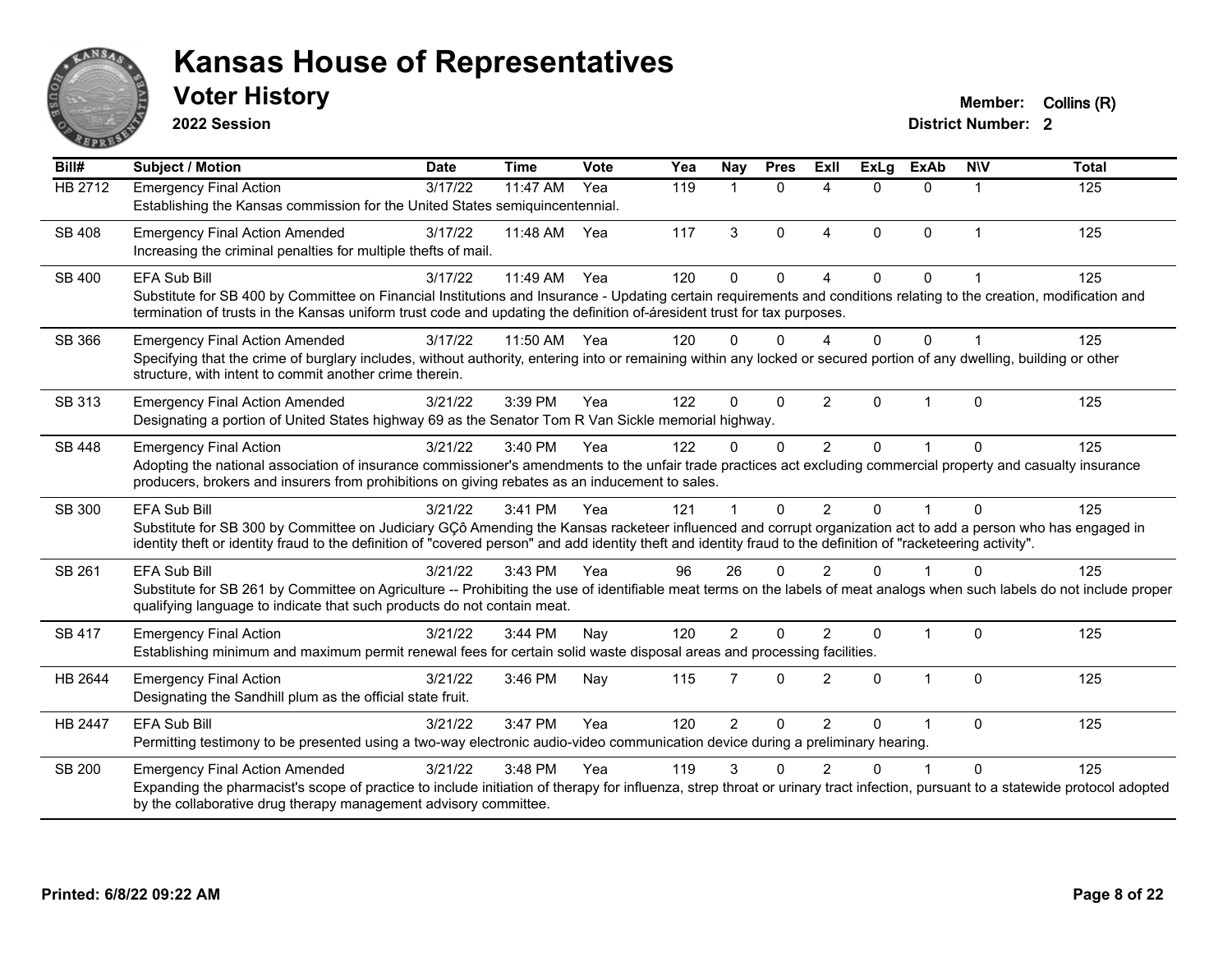

**2022 Session**

**Voter History Member:** Collins (R)

| Bill#         | <b>Subject / Motion</b>                                                                                                                                                                                                                                                                                                                                                                                                                                                                                                                                                                                                                                                      | <b>Date</b> | <b>Time</b> | Vote | Yea | <b>Nay</b>   | <b>Pres</b>  | <b>Exll</b>    | <b>ExLg</b>  | <b>ExAb</b>  | <b>NIV</b>   | <b>Total</b> |
|---------------|------------------------------------------------------------------------------------------------------------------------------------------------------------------------------------------------------------------------------------------------------------------------------------------------------------------------------------------------------------------------------------------------------------------------------------------------------------------------------------------------------------------------------------------------------------------------------------------------------------------------------------------------------------------------------|-------------|-------------|------|-----|--------------|--------------|----------------|--------------|--------------|--------------|--------------|
| SB 336        | <b>Emergency Final Action</b><br>Updating certain investment limitation requirements to provide increased options for Kansas domiciled life insurance companies investing in equity interests and<br>preferred stock.                                                                                                                                                                                                                                                                                                                                                                                                                                                        | 3/21/22     | 3:49 PM     | Yea  | 121 | $\mathbf{1}$ | $\Omega$     | $\mathfrak{p}$ | $\Omega$     |              | $\Omega$     | 125          |
| HB 2253       | <b>Emergency Final Action Amended</b><br>Updating certain provisions of the prescription monitoring program act relating to program data, storage and access, increasing the membership of the advisory<br>committee and providing for setup and annual maintenance fees for program data integration.                                                                                                                                                                                                                                                                                                                                                                       | 3/21/22     | 3:50 PM     | Yea  | 121 | 1            | $\mathbf{0}$ | $\overline{2}$ | $\Omega$     |              | $\mathbf{0}$ | 125          |
| HB 2632       | <b>Emergency Final Action</b><br>Requiring a referral of an alleged victim of child abuse or neglect for a examination as part of an investigation, creating a program in the department of health and<br>environment to provide training and payment and defining child abuse review and evaluation providers, networks, examinations and referrals and child abuse medical<br>resource centers.                                                                                                                                                                                                                                                                            | 3/21/22     | 3:52 PM     | Yea  | 95  | 27           | 0            | $\overline{2}$ | 0            |              | $\Omega$     | 125          |
| SB 346        | <b>Emergency Final Action Amended</b><br>Allowing for the on-farm retail sale of milk and milk products, authorizing the secretary of agriculture to declare an imminent health hazard, extending certain milk and<br>dairy license fees and establishing certain standards for milk.                                                                                                                                                                                                                                                                                                                                                                                        | 3/21/22     | 3:53 PM     | Yea  | 119 | 3            | $\Omega$     | $\overline{2}$ | $\Omega$     | $\mathbf 1$  | $\Omega$     | 125          |
| <b>SB 141</b> | <b>Emergency Final Action</b><br>Enacting the Kansas uniform directed trust act.                                                                                                                                                                                                                                                                                                                                                                                                                                                                                                                                                                                             | 3/21/22     | 3:54 PM     | Yea  | 122 | 0            | $\Omega$     | $\overline{2}$ | $\Omega$     | $\mathbf 1$  | $\mathbf{0}$ | 125          |
| SB 343        | <b>Emergency Final Action Amended</b><br>Updating the term "hearing impaired"; to "hard of hearing"; in statutes related to persons with hearing loss.                                                                                                                                                                                                                                                                                                                                                                                                                                                                                                                       | 3/21/22     | 3:55 PM     | Yea  | 122 | $\Omega$     | $\Omega$     | $\overline{2}$ | $\Omega$     | $\mathbf 1$  | $\Omega$     | 125          |
| SB 446        | <b>Emergency Final Action Amended</b><br>Designating bridges on U.S. highway 166 and K-66 highway as Veterans Memorial Bridge.                                                                                                                                                                                                                                                                                                                                                                                                                                                                                                                                               | 3/21/22     | 3:56 PM     | Yea  | 122 | $\Omega$     | $\Omega$     | $\overline{2}$ | $\Omega$     | $\mathbf{1}$ | $\mathbf{0}$ | 125          |
| SB 483        | <b>Emergency Final Action</b><br>Increasing criminal penalties for theft and criminal damage to property involving remote service units such as automated cash dispensing machines and automated<br>teller machines.                                                                                                                                                                                                                                                                                                                                                                                                                                                         | 3/21/22     | 3:57 PM     | Yea  | 122 | $\mathbf{0}$ | 0            | 2              | 0            |              | $\Omega$     | 125          |
| <b>SB 19</b>  | EFA Sub Bill<br>House Substitute for SB 19 by Committee on Energy, Utilities and Telecommunications - Implementing the 988 suicide prevention and mental health crisis hotline in<br>Kansas.                                                                                                                                                                                                                                                                                                                                                                                                                                                                                 | 3/21/22     | 3:58 PM     | Yea  | 114 | 8            | $\Omega$     | $\overline{2}$ | $\Omega$     |              | $\Omega$     | 125          |
| HB 2600       | <b>Emergency Final Action Amended</b><br>Authorizing the state board of regents on behalf of Emporia state university to sell certain real property in the city of Emporia, Lyon county, Kansas; the university of<br>Kansas to exchange and convey certain real property in Douglas county, Kansas, and to accept certain real property in Douglas county, Kansas, from the Kansas<br>university endowment association; Kansas state university to sell certain real property in Riley county and Cherokee county, Kansas, and Douglas county, Nebraska;<br>and Pittsburg state university to sell certain real property in the city of Pittsburg, Crawford county, Kansas. | 3/21/22     | 4:00 PM     | Yea  | 122 | $\Omega$     | $\Omega$     | $\mathfrak{p}$ | <sup>n</sup> |              | $\Omega$     | 125          |
| SB 215        | <b>Emergency Final Action Amended</b><br>Transferring the authority for postsecondary driver's education programs and driver training schools from the state board of regents to the department of revenue.                                                                                                                                                                                                                                                                                                                                                                                                                                                                  | 3/21/22     | 4:01 PM     | Yea  | 122 | n            | ∩            | 2              | U            |              | $\Omega$     | 125          |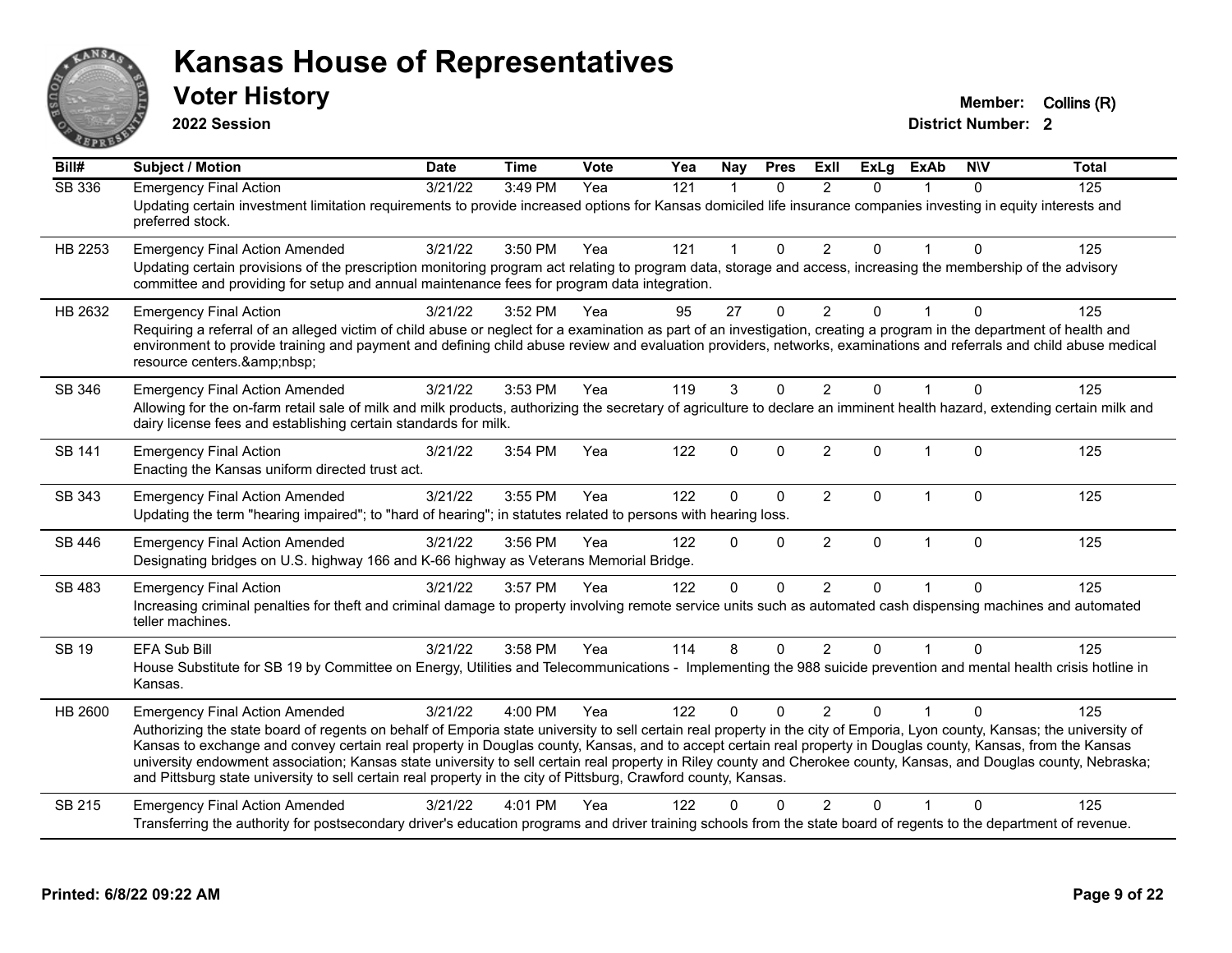

**2022 Session**

**Voter History Member:** Collins (R)

| Bill#        | Subject / Motion                                                                                                                                                                                                                                                                | <b>Date</b> | <b>Time</b>  | Vote | Yea | Nay          | <b>Pres</b>  | Exll                    | ExLg           | <b>ExAb</b>    | <b>NIV</b> | <b>Total</b> |
|--------------|---------------------------------------------------------------------------------------------------------------------------------------------------------------------------------------------------------------------------------------------------------------------------------|-------------|--------------|------|-----|--------------|--------------|-------------------------|----------------|----------------|------------|--------------|
| <b>SB 28</b> | <b>EFA Sub Bill</b>                                                                                                                                                                                                                                                             | 3/21/22     | 4:02 PM      | Yea  | 120 | 2            | $\Omega$     | 2                       | $\Omega$       |                | $\Omega$   | 125          |
|              | House Substitute for SB 28 by Committee on Insurance and Pensions - Enacting the pharmacy benefits manager licensure act and requiring licensure rather than<br>registration of such entities.                                                                                  |             |              |      |     |              |              |                         |                |                |            |              |
| SB 419       | <b>Emergency Final Action</b>                                                                                                                                                                                                                                                   | 3/21/22     | 4:03 PM      | Yea  | 122 | 0            | $\Omega$     | $\overline{2}$          | $\Omega$       |                | $\Omega$   | 125          |
|              | Allowing certain employees from the department of corrections to attend the Kansas law enforcement training center and including special agents of the department of<br>corrections in the definition of law enforcement officer under the Kansas law enforcement training act. |             |              |      |     |              |              |                         |                |                |            |              |
| SB 440       | <b>Emergency Final Action</b>                                                                                                                                                                                                                                                   | 3/21/22     | 4:04 PM      | Yea  | 121 | $\mathbf{0}$ | $\mathbf 0$  | $\overline{2}$          | $\overline{0}$ | $\mathbf{1}$   |            | 125          |
|              | Establishing when an occupational therapist may treat a patient without referral from a physician and requiring occupational therapists to maintain professional liability<br>insurance.                                                                                        |             |              |      |     |              |              |                         |                |                |            |              |
| SB 34        | EFA Sub Bill Amended                                                                                                                                                                                                                                                            | 3/21/22     | 4:06 PM      | Yea  | 88  | 34           | $\Omega$     | 2                       | 0              |                | $\Omega$   | 125          |
|              | Substitute for SB 34 by Committee on Federal and State Affairs - Requiring review of administrative rules and regulations every five years.                                                                                                                                     |             |              |      |     |              |              |                         |                |                |            |              |
| SB 453       | <b>Emergency Final Action Amended</b>                                                                                                                                                                                                                                           | 3/21/22     | 4:07 PM      | Yea  | 122 | $\mathbf{0}$ | $\Omega$     | $\overline{2}$          | $\Omega$       |                | $\Omega$   | 125          |
|              | Requiring adult care home certified aides who take training courses to demonstrate certain skills to successfully complete such training courses and requiring licensed<br>nurses to teach and evaluate such training courses.                                                  |             |              |      |     |              |              |                         |                |                |            |              |
| SB 330       | <b>Emergency Final Action</b>                                                                                                                                                                                                                                                   | 3/21/22     | 4:08 PM      | Yea  | 122 | $\mathbf{0}$ | $\mathbf{0}$ | $\overline{2}$          | 0              | $\mathbf{1}$   | $\Omega$   | 125          |
|              | Authorizing the construction of a memorial honoring Kansas gold star families.                                                                                                                                                                                                  |             |              |      |     |              |              |                         |                |                |            |              |
| SB 331       | <b>Emergency Final Action Amended</b><br>Updating the version of risk-based capital instructions in effect.                                                                                                                                                                     | 3/21/22     | 4:09 PM      | Yea  | 121 | $\mathbf{1}$ | $\mathbf 0$  | $\overline{2}$          | $\Omega$       | $\overline{1}$ | $\Omega$   | 125          |
| SB 451       | <b>Emergency Final Action Amended</b>                                                                                                                                                                                                                                           | 3/21/22     | 4:10 PM      | Yea  | 122 | $\mathbf 0$  | $\mathbf 0$  | 2                       | $\mathbf{0}$   | 1              | $\Omega$   | 125          |
|              | Requiring an individual to maintain enrollment on a tribal membership roll to receive a free permanent hunting license.                                                                                                                                                         |             |              |      |     |              |              |                         |                |                |            |              |
| SB 479       | <b>Emergency Final Action Amended</b>                                                                                                                                                                                                                                           | 3/21/22     | 4:11 PM      | Yea  | 122 | $\Omega$     | $\Omega$     | $\mathfrak{p}$          | $\Omega$       |                | $\Omega$   | 125          |
|              | Authorizing a permanent memorial commemorating the Kansas suffragist movement to be placed in the state capitol and establishing the Kansas suffragist memorial<br>fund.                                                                                                        |             |              |      |     |              |              |                         |                |                |            |              |
| HB 2734      | <b>Emergency Final Action</b>                                                                                                                                                                                                                                                   | 3/21/22     | 4:12 PM      | Yea  | 122 | $\mathbf{0}$ | $\mathbf{0}$ | $\overline{2}$          | $\Omega$       |                | $\Omega$   | 125          |
|              | Reinstating the social worker applicant option for board-approved postgraduate supervised experience and allowing master's and clinical level licensees to take the<br>baccalaureate addiction counselor test.                                                                  |             |              |      |     |              |              |                         |                |                |            |              |
| SB 267       | Motion to Amend - Winn                                                                                                                                                                                                                                                          | 3/22/22     | 11:42 AM     | Nay  | 44  | 76           | $\mathbf{0}$ | $\overline{\mathbf{1}}$ | 0              | $\overline{2}$ | 2          | 125          |
|              | Substitute for SB 267 by Committee on Ways and Means - Appropriations for FY 2021, FY 2022, FY 2023 and FY 2024 for various state agencies.                                                                                                                                     |             |              |      |     |              |              |                         |                |                |            |              |
| SB 267       | Motion to Amend - Gartner                                                                                                                                                                                                                                                       | 3/22/22     | 12:01 PM Nay |      | 37  | 84           | $\mathbf{0}$ |                         | 0              | $\overline{2}$ |            | 125          |
|              | Substitute for SB 267 by Committee on Ways and Means - Appropriations for FY 2021, FY 2022, FY 2023 and FY 2024 for various state agencies.                                                                                                                                     |             |              |      |     |              |              |                         |                |                |            |              |
| SB 267       | Motion to Amend - Helgerson                                                                                                                                                                                                                                                     | 3/22/22     | 12:25 PM Nay |      | 49  | 72           | $\mathbf{0}$ |                         | $\Omega$       | $\overline{2}$ |            | 125          |
|              | Substitute for SB 267 by Committee on Ways and Means - Appropriations for FY 2021, FY 2022, FY 2023 and FY 2024 for various state agencies.                                                                                                                                     |             |              |      |     |              |              |                         |                |                |            |              |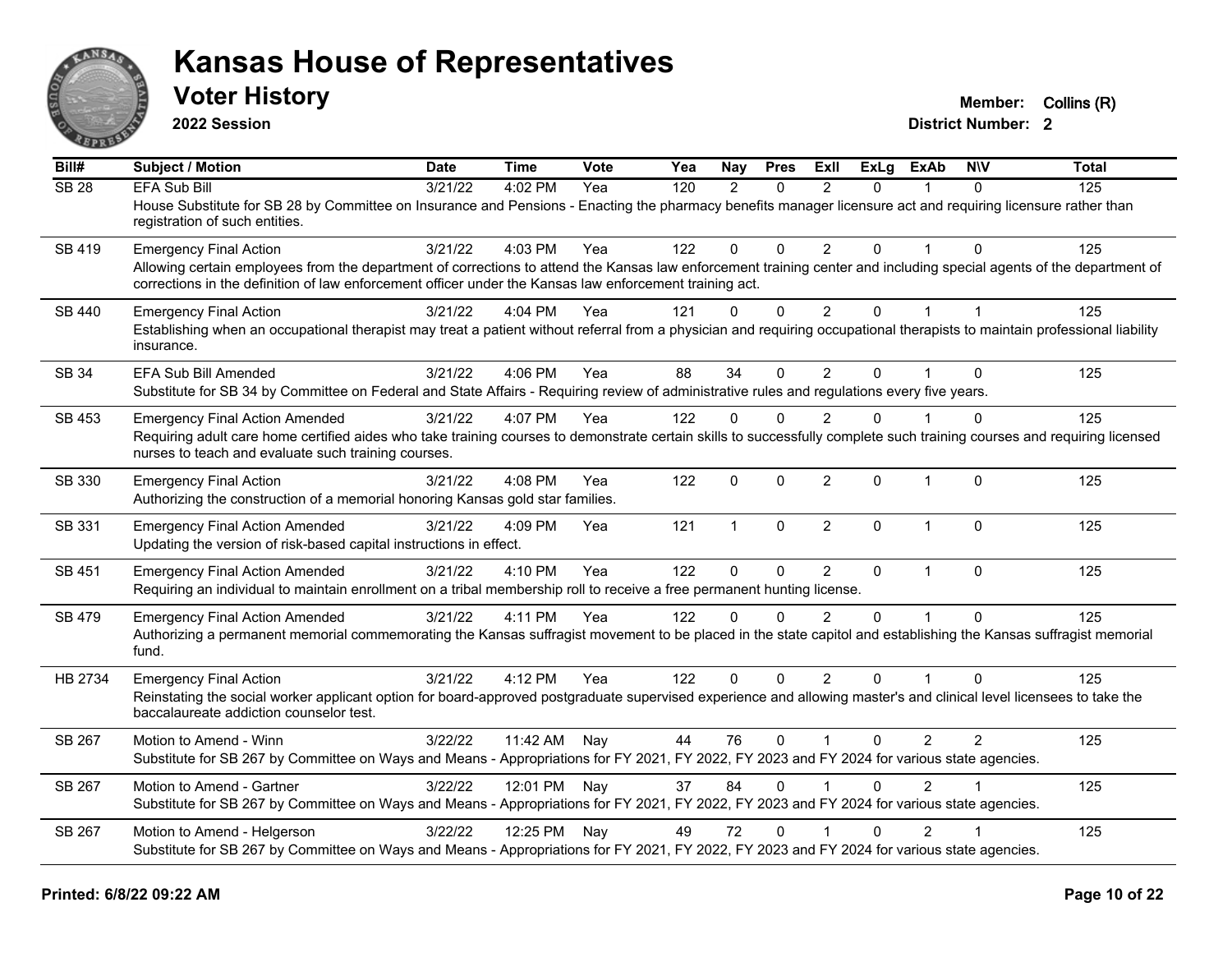

**2022 Session**

| Bill#         | <b>Subject / Motion</b>                                                                                                                                                                                                                                                                                                                                                                                                                                                                                                                                                                                                                                                                                                                                                                                                                                                                                                                             | <b>Date</b> | <b>Time</b> | Vote | Yea | Nay | <b>Pres</b>  | ExII         | <b>ExLg</b> | <b>ExAb</b>    | <b>NIV</b>     | <b>Total</b> |
|---------------|-----------------------------------------------------------------------------------------------------------------------------------------------------------------------------------------------------------------------------------------------------------------------------------------------------------------------------------------------------------------------------------------------------------------------------------------------------------------------------------------------------------------------------------------------------------------------------------------------------------------------------------------------------------------------------------------------------------------------------------------------------------------------------------------------------------------------------------------------------------------------------------------------------------------------------------------------------|-------------|-------------|------|-----|-----|--------------|--------------|-------------|----------------|----------------|--------------|
| <b>SB 267</b> | Motion to Amend - Helgerson<br>Substitute for SB 267 by Committee on Ways and Means - Appropriations for FY 2021, FY 2022, FY 2023 and FY 2024 for various state agencies.                                                                                                                                                                                                                                                                                                                                                                                                                                                                                                                                                                                                                                                                                                                                                                          | 3/22/22     | 1:06 PM     | Nay  | 36  | 81  | $\Omega$     | $\mathbf{1}$ | $\Omega$    | $\overline{2}$ | 5              | 125          |
| HB 2512       | Motion to Amend - Ousley<br>Substitute for Substitute for HB 2512 by Committee on K-12 Education Budget - Making appropriations for the Kansas state department of education for FY 2022, FY<br>2023 and FY 2024, establishing requirements relating to academic achievement and third-grade literacy, authorizing credits to be earned through alternative educational<br>opportunities, requiring KSHSAA members and employees to report child abuse and neglect, requiring boards of education of school districts to consider district needs<br>assessments and academic assessments when approving district budgets, authorizing part-time enrollment for certain students, establishing an alternative graduation<br>rate calculation for virtual schools, providing virtual school state aid for credit deficient students and amending the age of initial eligibility for the tax credit for low income<br>students scholarship program.    | 3/22/22     | 2:02 PM     | Yea  | 58  | 54  | 0            |              | 0           | 2              | 10             | 125          |
| HB 2512       | Motion to Amend - Hoye<br>Substitute for Substitute for HB 2512 by Committee on K-12 Education Budget - Making appropriations for the Kansas state department of education for FY 2022, FY<br>2023 and FY 2024, establishing requirements relating to academic achievement and third-grade literacy, authorizing credits to be earned through alternative educational<br>opportunities, requiring KSHSAA members and employees to report child abuse and neglect, requiring boards of education of school districts to consider district needs<br>assessments and academic assessments when approving district budgets, authorizing part-time enrollment for certain students, establishing an alternative graduation<br>rate calculation for virtual schools, providing virtual school state aid for credit deficient students and amending the age of initial eligibility for the tax credit for low income<br>students scholarship program.      | 3/22/22     | 2:13 PM     | Nay  | 38  | 81  | $\mathbf{0}$ |              | $\Omega$    | 2              | 3              | 125          |
| HB 2512       | Motion to Amend - Hoye<br>Substitute for Substitute for HB 2512 by Committee on K-12 Education Budget - Making appropriations for the Kansas state department of education for FY 2022, FY<br>2023 and FY 2024, establishing requirements relating to academic achievement and third-grade literacy, authorizing credits to be earned through alternative educational<br>opportunities, requiring KSHSAA members and employees to report child abuse and neglect, requiring boards of education of school districts to consider district needs<br>assessments and academic assessments when approving district budgets, authorizing part-time enrollment for certain students, establishing an alternative graduation<br>rate calculation for virtual schools, providing virtual school state aid for credit deficient students and amending the age of initial eligibility for the tax credit for low income<br>students scholarship program.      | 3/22/22     | 2:18 PM     | Nay  | 44  | 73  | $\mathbf{0}$ |              | $\Omega$    | 2              | 5              | 125          |
| HB 2512       | Motion to reconsider action<br>Substitute for Substitute for HB 2512 by Committee on K-12 Education Budget - Making appropriations for the Kansas state department of education for FY 2022, FY<br>2023 and FY 2024, establishing requirements relating to academic achievement and third-grade literacy, authorizing credits to be earned through alternative educational<br>opportunities, requiring KSHSAA members and employees to report child abuse and neglect, requiring boards of education of school districts to consider district needs<br>assessments and academic assessments when approving district budgets, authorizing part-time enrollment for certain students, establishing an alternative graduation<br>rate calculation for virtual schools, providing virtual school state aid for credit deficient students and amending the age of initial eligibility for the tax credit for low income<br>students scholarship program. | 3/22/22     | 2:24 PM     | Nay  | 75  | 45  | 0            |              | 0           | 2              | $\overline{2}$ | 125          |
| HB 2512       | Motion to Amend - Ousley<br>Substitute for Substitute for HB 2512 by Committee on K-12 Education Budget - Making appropriations for the Kansas state department of education for FY 2022, FY<br>2023 and FY 2024, establishing requirements relating to academic achievement and third-grade literacy, authorizing credits to be earned through alternative educational<br>opportunities, requiring KSHSAA members and employees to report child abuse and neglect, requiring boards of education of school districts to consider district needs<br>assessments and academic assessments when approving district budgets, authorizing part-time enrollment for certain students, establishing an alternative graduation<br>rate calculation for virtual schools, providing virtual school state aid for credit deficient students and amending the age of initial eligibility for the tax credit for low income<br>students scholarship program.    | 3/22/22     | 2:30 PM     | Yea  | 50  | 70  | $\mathbf{0}$ | $\mathbf{1}$ | $\Omega$    | $\overline{2}$ | $\overline{2}$ | 125          |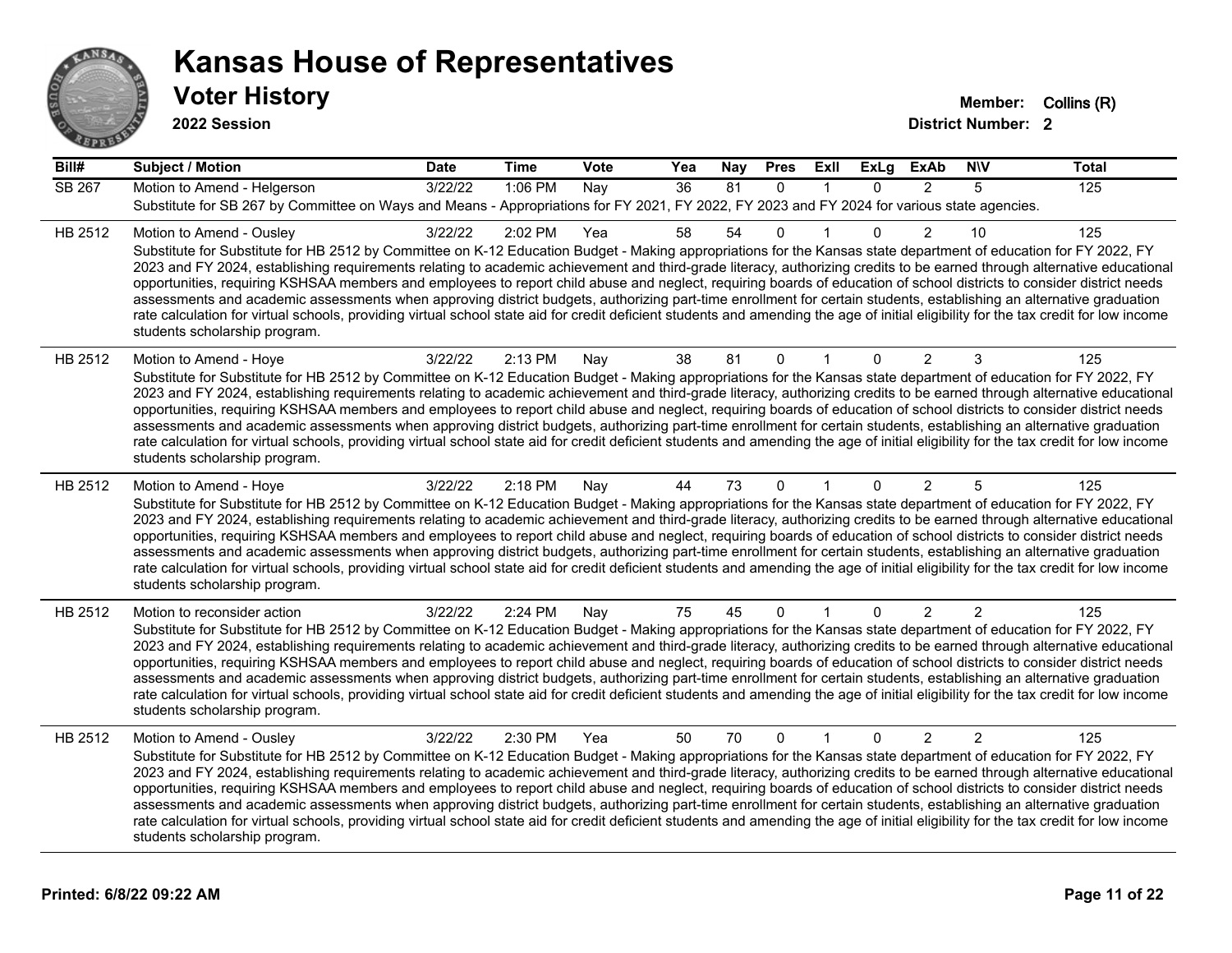

**2022 Session**

**Voter History Member:** Collins (R)

| Bill#          | <b>Subject / Motion</b>                                                                                                                                                                                                                                                                                                                                                                                                                                                                                                                                                                                                                                                                                                                                                                                                                                                                                                                               | <b>Date</b> | <b>Time</b>  | Vote | Yea | Nay      | <b>Pres</b>  | ExII           | <b>ExLg</b>  | <b>ExAb</b>    | <b>NIV</b>  | <b>Total</b> |
|----------------|-------------------------------------------------------------------------------------------------------------------------------------------------------------------------------------------------------------------------------------------------------------------------------------------------------------------------------------------------------------------------------------------------------------------------------------------------------------------------------------------------------------------------------------------------------------------------------------------------------------------------------------------------------------------------------------------------------------------------------------------------------------------------------------------------------------------------------------------------------------------------------------------------------------------------------------------------------|-------------|--------------|------|-----|----------|--------------|----------------|--------------|----------------|-------------|--------------|
| <b>HB 2631</b> | Motion to Amend - Carmichael<br>Enacting the career technical education credential and transition incentive for employment success act to provide additional state aid for school districts based on<br>students obtaining a credential.                                                                                                                                                                                                                                                                                                                                                                                                                                                                                                                                                                                                                                                                                                              | 3/22/22     | 8:36 PM      | Nay  | 57  | 62       | $\Omega$     | 1              | $\Omega$     | $\overline{2}$ | 3           | 125          |
| HB 2512        | Final Action Sub Bill Amended<br>Substitute for Substitute for HB 2512 by Committee on K-12 Education Budget - Making appropriations for the Kansas state department of education for FY 2022, FY<br>2023 and FY 2024, establishing requirements relating to academic achievement and third-grade literacy, authorizing credits to be earned through alternative educational<br>opportunities, requiring KSHSAA members and employees to report child abuse and neglect, requiring boards of education of school districts to consider district needs<br>assessments and academic assessments when approving district budgets, authorizing part-time enrollment for certain students, establishing an alternative graduation<br>rate calculation for virtual schools, providing virtual school state aid for credit deficient students and amending the age of initial eligibility for the tax credit for low income<br>students scholarship program. | 3/23/22     | 10:24 AM Yea |      | 76  | 46       | 0            | $\overline{2}$ | $\Omega$     |                | 0           | 125          |
| HB 2609        | <b>Final Action</b><br>Allowing restricted driver's license holders to drive to and from worship services for any religious organizations at age 15.                                                                                                                                                                                                                                                                                                                                                                                                                                                                                                                                                                                                                                                                                                                                                                                                  | 3/23/22     | 10:25 AM     | Yea  | 95  | 27       | 0            | $\overline{2}$ | $\Omega$     | 1              | $\Omega$    | 125          |
| HB 2615        | Final Action Sub Bill Amended<br>Substitute for HB 2615 by Committee on K-12 Education Budget - Allowing K-12 students to transfer to and attend school in any school district in the state.                                                                                                                                                                                                                                                                                                                                                                                                                                                                                                                                                                                                                                                                                                                                                          | 3/23/22     | 10:27 AM     | Yea  | 63  | 59       | $\Omega$     | $\overline{2}$ | 0            | $\mathbf{1}$   | $\mathbf 0$ | 125          |
| HB 2631        | <b>Final Action Amended</b><br>Enacting the career technical education credential and transition incentive for employment success act to provide additional state aid for school districts based on<br>students obtaining a credential.                                                                                                                                                                                                                                                                                                                                                                                                                                                                                                                                                                                                                                                                                                               | 3/23/22     | 10:28 AM     | Yea  | 122 | $\Omega$ | $\Omega$     | $\mathfrak{p}$ | U            |                | O           | 125          |
| HB 2717        | <b>Final Action Amended</b><br>Prohibiting any municipality from preventing the enforcement of federal immigration laws, requiring municipal law enforcement agencies to provide written notice to each<br>law enforcement officer of the officer's duty to cooperate with state and federal agencies in the enforcement of immigration laws and requiring any municipal<br>identification card to state on its face that it is not valid for state identification.                                                                                                                                                                                                                                                                                                                                                                                                                                                                                   | 3/23/22     | 10:30 AM     | Yea  | 84  | 38       | 0            | $\overline{2}$ | $\Omega$     | 1              | $\mathbf 0$ | 125          |
| HB 2737        | <b>Final Action Sub Bill</b><br>Substitute for HB 2737 by Committee on Redistricting - Proposing state representative redistricting plan free state 3f.                                                                                                                                                                                                                                                                                                                                                                                                                                                                                                                                                                                                                                                                                                                                                                                               | 3/23/22     | 10:32 AM     | Yea  | 112 | 10       | $\mathbf{0}$ | $\overline{2}$ | $\Omega$     | 1              | $\Omega$    | 125          |
| SB 161         | <b>Final Action Amended</b><br>Providing for the use of personal package delivery devices on sidewalks and crosswalks, exempting such devices from motor vehicle regulation and limiting additional<br>municipal regulation.                                                                                                                                                                                                                                                                                                                                                                                                                                                                                                                                                                                                                                                                                                                          | 3/23/22     | 10:34 AM     | Yea  | 75  | 47       | $\Omega$     | $\mathfrak{p}$ | $\Omega$     |                | $\Omega$    | 125          |
| SB 199         | <b>Final Action Amended</b><br>Providing for short-term, limited-duration health plans.                                                                                                                                                                                                                                                                                                                                                                                                                                                                                                                                                                                                                                                                                                                                                                                                                                                               | 3/23/22     | 10:35 AM     | Yea  | 73  | 49       | $\mathbf{0}$ | $\overline{2}$ | $\mathbf{0}$ | $\mathbf{1}$   | $\Omega$    | 125          |
| SB 267         | Final Action Sub Bill Amended<br>House Substitute for Substitute for SB 267 by Committee on Appropriations - Appropriations for FY 2022, FY 2023, FY 2024, and FY 2025 for various state agencies                                                                                                                                                                                                                                                                                                                                                                                                                                                                                                                                                                                                                                                                                                                                                     | 3/23/22     | 10:38 AM Yea |      | 73  | 49       | $\Omega$     | $\overline{2}$ | $\Omega$     | $\mathbf{1}$   | $\Omega$    | 125          |
| SB 367         | <b>Final Action</b><br>Requiring officers to file copies of receipts with the court when property is seized under a search warrant and providing requirements and procedures for destruction or<br>disposition of dangerous drugs and return or disposition of weapons.                                                                                                                                                                                                                                                                                                                                                                                                                                                                                                                                                                                                                                                                               | 3/23/22     | 10:39 AM     | Yea  | 122 | 0        | $\Omega$     | 2              | 0            |                | $\Omega$    | 125          |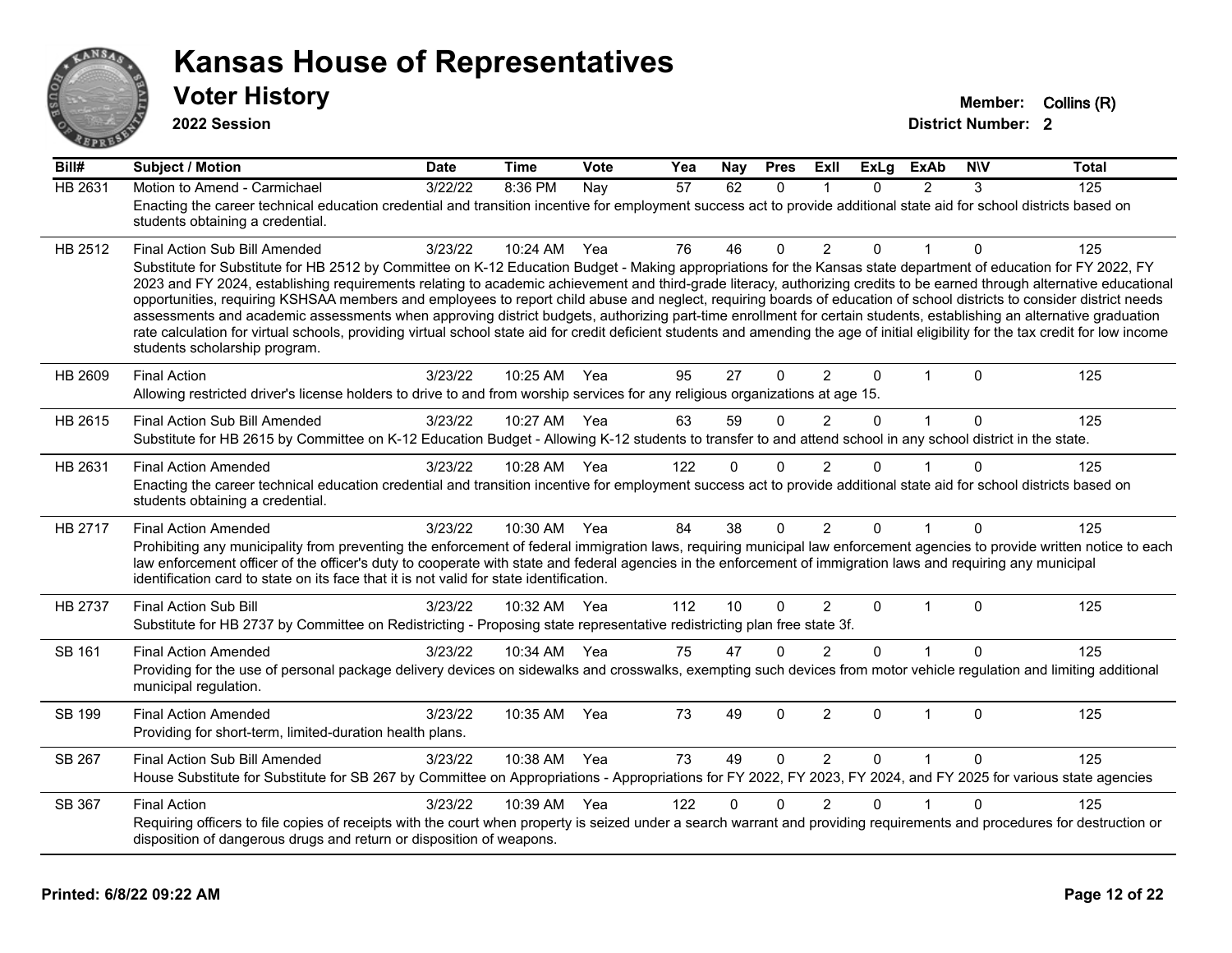

**2022 Session**

**Voter History Member:** Collins (R)

| Bill#        | Subject / Motion                                                                                                                                                                                                                                                                                                                                                                                                                                                                                               | <b>Date</b> | <b>Time</b>  | Vote | Yea | Nay         | <b>Pres</b>   | <b>Exll</b>    | <b>ExLg</b> | <b>ExAb</b>  | <b>NIV</b>   | <b>Total</b> |
|--------------|----------------------------------------------------------------------------------------------------------------------------------------------------------------------------------------------------------------------------------------------------------------------------------------------------------------------------------------------------------------------------------------------------------------------------------------------------------------------------------------------------------------|-------------|--------------|------|-----|-------------|---------------|----------------|-------------|--------------|--------------|--------------|
| SB 493       | <b>Final Action Amended</b><br>Prohibiting cities and counties from regulating plastic and other containers designed for the consumption, transportation or protection of merchandise, food or<br>beverages.                                                                                                                                                                                                                                                                                                   | 3/23/22     | 10:40 AM     | Yea  | 74  | 48          | 0             | 2              | 0           |              | $\Omega$     | 125          |
| HB 2231      | Motion to Concur<br>Amending the definition of the crime of conducting a pyramid promotional scheme, providing for an exemption and defining key terms.                                                                                                                                                                                                                                                                                                                                                        | 3/23/22     | 10:43 AM     | Yea  | 118 | 3           |               | 2              | $\Omega$    |              | $\mathbf{0}$ | 125          |
| SB 506       | <b>Emergency Final Action</b><br>Providing for the north central Kansas down syndrome society distinctive license plate.                                                                                                                                                                                                                                                                                                                                                                                       | 3/23/22     | 12:48 PM     | Yea  | 117 | 5           | $\mathbf{0}$  | $\overline{2}$ | $\Omega$    | $\mathbf 1$  | $\mathbf{0}$ | 125          |
| SB 434       | <b>Emergency Final Action</b><br>Creating exemptions in the open records act for records that contain captured license plate data or that pertain to the location of an automated license plate recognition<br>system.                                                                                                                                                                                                                                                                                         | 3/23/22     | 12:49 PM     | Yea  | 122 | $\mathbf 0$ | $\mathbf 0$   | $\overline{2}$ | $\Omega$    | 1            | $\Omega$     | 125          |
| HB 2340      | <b>Emergency Final Action Amended</b><br>Increasing the minimum age to 21 to purchase or possess cigarettes and tobacco products.                                                                                                                                                                                                                                                                                                                                                                              | 3/23/22     | 12:50 PM     | Yea  | 79  | 43          | $\Omega$      | 2              | $\Omega$    | $\mathbf 1$  | $\Omega$     | 125          |
| HB 2492      | <b>Emergency Final Action Amended</b><br>Submitting claims against the state by the joint committee on special claims against the state.                                                                                                                                                                                                                                                                                                                                                                       | 3/23/22     | 12:52 PM     | Yea  | 116 | 6           | $\Omega$      | 2              | $\Omega$    | $\mathbf 1$  | $\Omega$     | 125          |
| <b>SB 12</b> | <b>Emergency Final Action Amended</b><br>Requiring the Kansas department for children and families to implement performance-based contracts.                                                                                                                                                                                                                                                                                                                                                                   | 3/23/22     | 12:53 PM     | Yea  | 117 | 5           | $\pmb{0}$     | $\overline{2}$ | 0           | $\mathbf{1}$ | $\mathbf 0$  | 125          |
| HB 2502      | <b>Emergency Final Action Amended</b><br>Authorizing retail liquor stores to sell and deliver alcoholic liquor and cereal malt beverages to a caterer, public venue, club or drinking establishment located in any<br>county.                                                                                                                                                                                                                                                                                  | 3/23/22     | 12:54 PM     | Yea  | 112 | 10          | $\mathbf 0$   | $\overline{2}$ | 0           |              | $\Omega$     | 125          |
| HB 2716      | <b>Emergency Final Action</b><br>Concerning the authorization of educational benefits for spouses and dependents of deceased, injured or disabled public safety officers and employees and certain<br>deceased, injured or disabled military personnel and prisoners of war; definitions; increasing the limitation on reimbursements to Kansas educational institutions.                                                                                                                                      | 3/23/22     | 12:55 PM     | Yea  | 122 | $\Omega$    | $\Omega$      | 2              | $\Omega$    |              | $\Omega$     | 125          |
| HB 2495      | <b>Emergency Final Action Amended</b><br>Prohibiting the disclosure of personal information about a person's affiliation with an entity that is exempt from federal income taxation under section 501(c) of the<br>federal internal revenue code.                                                                                                                                                                                                                                                              | 3/23/22     | 12:56 PM     | Yea  | 107 | 13          | $\mathcal{P}$ | $\mathfrak{p}$ | $\Omega$    |              | $\Omega$     | 125          |
| SB 150       | <b>Emergency Final Action Amended</b><br>Defining and prohibiting certain deceptive lawsuit advertising practices and restricting the use or disclosure of protected health information to solicit individuals for legal<br>services.                                                                                                                                                                                                                                                                          | 3/23/22     | 12:59 PM Yea |      | 75  | 47          | $\mathbf{0}$  | $\overline{2}$ | $\Omega$    |              | $\Omega$     | 125          |
| SB 450       | <b>Emergency Final Action</b><br>Sub for SB 450 by Committee on Financial Institutions and Insurance: Eliminating the crediting to the Kansas public employees retirement fund of 80% of the proceeds<br>from the sale of surplus real estate, authorizing state educational institutions to sell and convey real property given to such state educational institutions as an<br>endowment, bequest or gift and authorizing the state board of regents to adopt policies relating to such sale and conveyance. | 3/23/22     | 1:00 PM      | Yea  | 117 | 5           | $\Omega$      | $\overline{2}$ | $\Omega$    |              | $\Omega$     | 125          |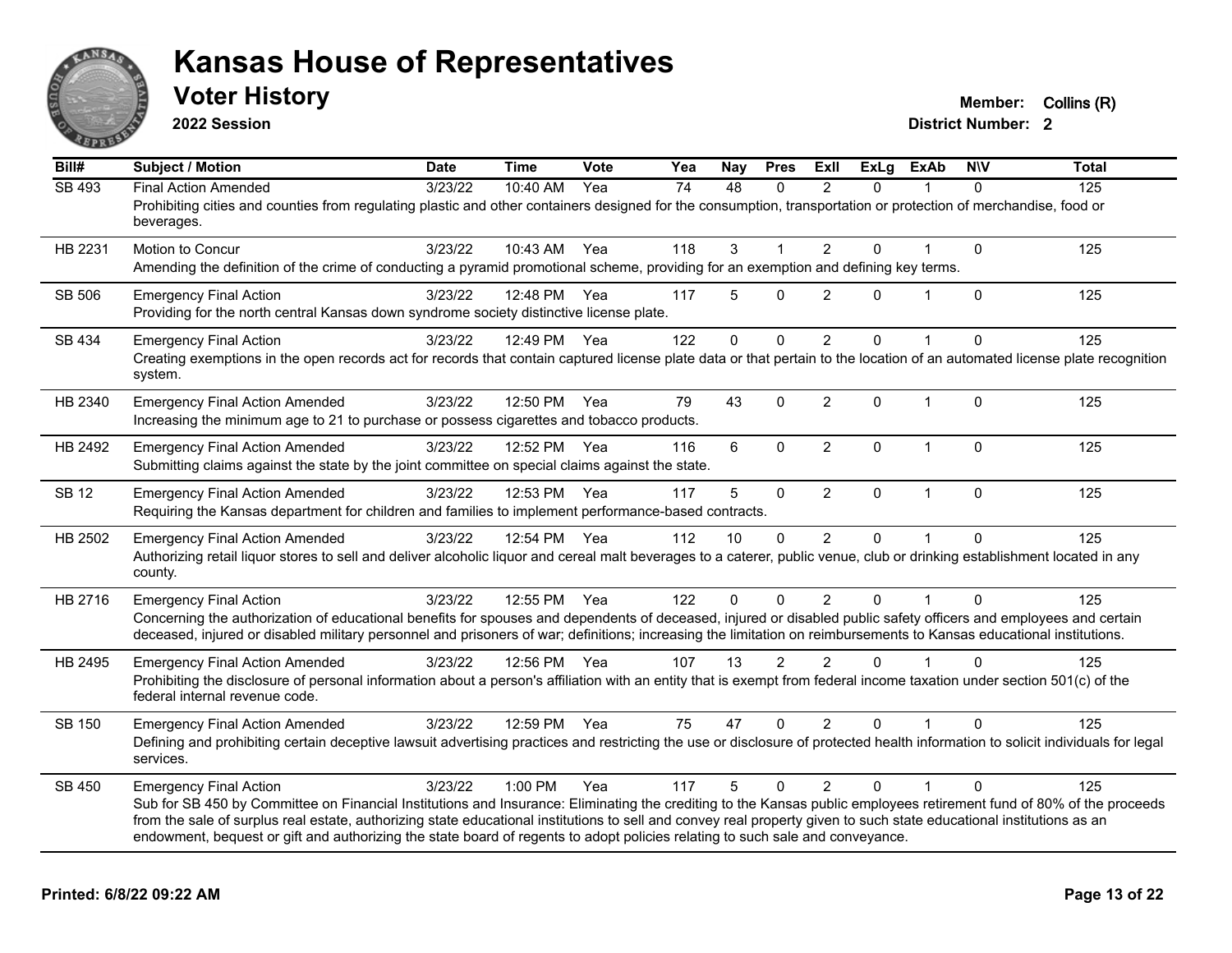

**2022 Session**

**Voter History Member:** Collins (R)

| Bill#          | <b>Subject / Motion</b>                                                                                                                                                                                                                                                                                                  | <b>Date</b> | <b>Time</b>  | Vote | Yea | <b>Nay</b>     | <b>Pres</b> | Exll           | <b>ExLg</b> | <b>ExAb</b>    | <b>NIV</b>     | <b>Total</b> |
|----------------|--------------------------------------------------------------------------------------------------------------------------------------------------------------------------------------------------------------------------------------------------------------------------------------------------------------------------|-------------|--------------|------|-----|----------------|-------------|----------------|-------------|----------------|----------------|--------------|
| <b>HB 2504</b> | <b>Emergency Final Action Sub Bill</b>                                                                                                                                                                                                                                                                                   | 3/23/22     | 1:01 PM      | Yea  | 122 | $\Omega$       | $\Omega$    | $\mathcal{P}$  | $\Omega$    |                | $\Omega$       | 125          |
|                | Substitute for HB 2504 by Committee on Transportation - Allowing the printing of the international symbol of access for disabled veteran distinctive license plates and<br>certain parking privileges for disabled veterans who meet certain physical disability definitions.                                            |             |              |      |     |                |             |                |             |                |                |              |
| SB 405         | <b>Emergency Final Action Amended</b><br>Authorizing the state historical society to convey certain real property to the Shawnee Tribe.                                                                                                                                                                                  | 3/23/22     | 1:02 PM      | Yea  | 122 | $\Omega$       | $\Omega$    | $\overline{2}$ | $\Omega$    | $\mathbf{1}$   | $\Omega$       | 125          |
| HB 2697        | <b>Emergency Final Action Amended</b>                                                                                                                                                                                                                                                                                    | 3/23/22     | 1:02 PM      | Yea  | 122 | $\mathbf 0$    | $\mathbf 0$ | $\overline{c}$ | 0           | 1              | $\Omega$       | 125          |
|                | Making changes to the process for evaluating and treating people who are undergoing evaluation for competency to stand trial and allowing such evaluation and<br>treatment at various facilities.                                                                                                                        |             |              |      |     |                |             |                |             |                |                |              |
| HB 2596        | <b>Emergency Final Action Amended</b>                                                                                                                                                                                                                                                                                    | 3/23/22     | 1:03 PM      | Yea  | 122 | 0              | $\Omega$    | $\overline{2}$ | $\Omega$    | 1              | $\Omega$       | 125          |
|                | Authorizing the board of education of a school district to contract with transportation network companies to provide certain transportation services.                                                                                                                                                                    |             |              |      |     |                |             |                |             |                |                |              |
| SB 563         | <b>EFA Sub Bill Amended</b>                                                                                                                                                                                                                                                                                              | 3/23/22     | 1:36 PM      | Yea  | 112 | 9              | $\Omega$    | 2              | 0           | 2              | $\Omega$       | 125          |
|                | Substitute for SB 563 by Committee on Redistricting - Proposing state senatorial redistricting plan liberty three.                                                                                                                                                                                                       |             |              |      |     |                |             |                |             |                |                |              |
| HB 2458        | Motion to Concur                                                                                                                                                                                                                                                                                                         | 3/29/22     | 10:43 AM     | Yea  | 121 | $\Omega$       | $\Omega$    | $\overline{2}$ | $\Omega$    | $\overline{2}$ | $\Omega$       | 125          |
|                | Senate Substitute for HB 2458 by Committee on Transportation - Limiting the liability of optometrists and ophthalmologists who report information to the division of<br>vehicles relating to a person's vision.                                                                                                          |             |              |      |     |                |             |                |             |                |                |              |
| HB 2228        | Motion to Concur                                                                                                                                                                                                                                                                                                         | 3/29/22     | 10:46 AM Yea |      | 121 | $\Omega$       | $\Omega$    | $\overline{2}$ | 0           | $\overline{2}$ | $\Omega$       | 125          |
|                | Requiring law enforcement agencies to adopt a policy regarding submission of sexual assault evidence kits and allowing evidence collection at child advocacy centers<br>or other facilities.                                                                                                                             |             |              |      |     |                |             |                |             |                |                |              |
| HB 2075        | Mot to Concur in Conference                                                                                                                                                                                                                                                                                              | 3/29/22     | 10:49 AM     | Yea  | 121 | $\mathbf{0}$   | $\Omega$    | 2              | 0           | $\overline{2}$ | $\mathbf{0}$   | 125          |
|                | Allowing venue for an adoption when the state is the agency to be where the state agency or its subcontracting agency has an office.                                                                                                                                                                                     |             |              |      |     |                |             |                |             |                |                |              |
| HB 2537        | Mot to Concur in Conference                                                                                                                                                                                                                                                                                              | 3/29/22     | 10:51 AM     | Yea  | 121 | $\Omega$       | $\Omega$    | 2              | $\Omega$    | 2              | $\mathbf{0}$   | 125          |
|                | Requiring the insurance department to hold a hearing in cases involving an order under the Kansas administrative procedure act.                                                                                                                                                                                          |             |              |      |     |                |             |                |             |                |                |              |
| HB 2605        | Motion to Concur                                                                                                                                                                                                                                                                                                         | 3/29/22     | 10:54 AM     | Yea  | 119 | $\overline{2}$ | $\Omega$    | $\overline{2}$ | 0           | $\overline{2}$ | $\Omega$       | 125          |
|                | Increasing the rural population requirement maximum for the veterinary training program for rural Kansas and creating a food animal percentage requirement that may<br>be fulfilled in lieu thereof.                                                                                                                     |             |              |      |     |                |             |                |             |                |                |              |
| HB 2607        | Mot to Concur in Conference                                                                                                                                                                                                                                                                                              | 3/30/22     | 11:33 AM     | Yea  | 123 | $\mathbf{0}$   | $\Omega$    |                | $\Omega$    | $\Omega$       |                | 125          |
|                | Clarifying the time limitations for habeas corpus claims, requiring earlier notice of anticipated release from custody of a person who may be a sexually violent predator to<br>the attorney general and a multidisciplinary team and specifying where such person will be detained during civil commitment proceedings. |             |              |      |     |                |             |                |             |                |                |              |
| HB 2564        | Mot to Concur in Conference                                                                                                                                                                                                                                                                                              | 3/30/22     | 11:35 AM     | Yea  | 123 | $\Omega$       | $\Omega$    |                | 0           | $\Omega$       | $\overline{1}$ | 125          |
|                | Updating the version of risk-based capital instructions in effect.                                                                                                                                                                                                                                                       |             |              |      |     |                |             |                |             |                |                |              |
| HB 2386        | Motion to Concur                                                                                                                                                                                                                                                                                                         | 3/30/22     | 11:38 AM     | Yea  | 120 | 3              | $\Omega$    | -1             | $\Omega$    | $\mathbf 0$    | $\mathbf{1}$   | 125          |
|                | Establishing requirements for the payment and reimbursement of dental services by a dental benefit plan.                                                                                                                                                                                                                 |             |              |      |     |                |             |                |             |                |                |              |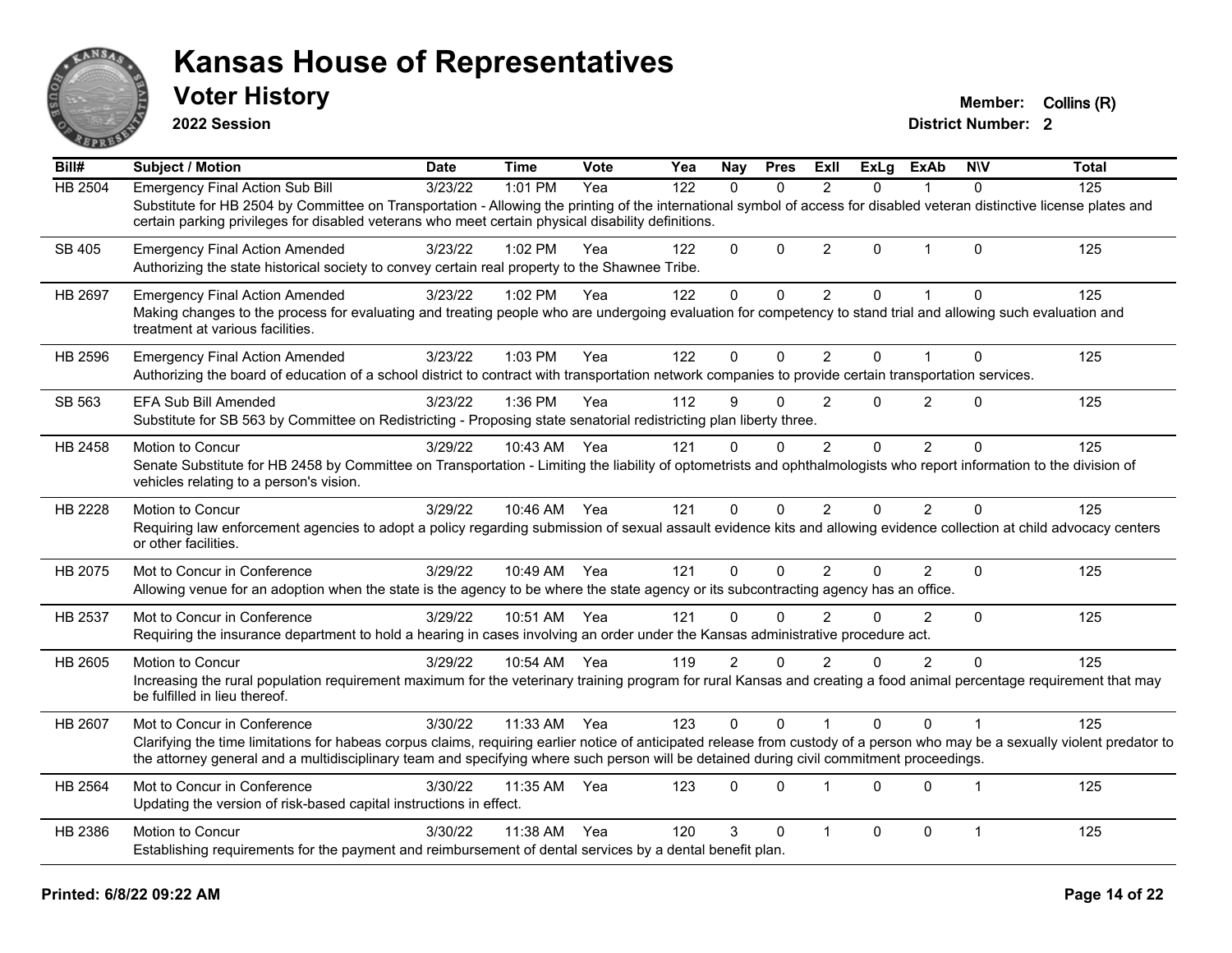

**2022 Session**

**Voter History Member: Collins (R)** 

| Bill#   | <b>Subject / Motion</b>                                                                                                                                                                                                                                                                                                                                                                                                                                                                                                                                                                                                 | <b>Date</b> | <b>Time</b>  | <b>Vote</b> | Yea | Nay      | <b>Pres</b> | ExII           | <b>ExLg</b>    | <b>ExAb</b>    | <b>NIV</b>    | <b>Total</b> |
|---------|-------------------------------------------------------------------------------------------------------------------------------------------------------------------------------------------------------------------------------------------------------------------------------------------------------------------------------------------------------------------------------------------------------------------------------------------------------------------------------------------------------------------------------------------------------------------------------------------------------------------------|-------------|--------------|-------------|-----|----------|-------------|----------------|----------------|----------------|---------------|--------------|
| SB62    | Motion to adopt CCR<br>Amending the standards for school-administered vision screenings for students, establishing the Kansas children's vision health and school readiness commission and<br>relating to the powers and duties of the Kansas commission for the deaf and hard of hearing with regard to registration of interpreters, communication access services<br>guidelines and adoption of rules and regulations.                                                                                                                                                                                               | 3/30/22     | 11:40 AM     | Yea         | 121 | 3        | $\Omega$    |                | 0              | $\Omega$       | $\Omega$      | 125          |
| SB 84   | EFA Sub Bill Amended<br>House Substitute for Substitute for SB 84 by Committee on Federal and State Affairs - Authorizing sports wagering under the Kansas expanded lottery act.                                                                                                                                                                                                                                                                                                                                                                                                                                        | 3/30/22     | 12:45 PM Yea |             | 88  | 36       | $\Omega$    |                | $\Omega$       | $\Omega$       | 0             | 125          |
| SB 563  | Motion to adopt CCR<br>Substitute for SB 563 by Committee on Redistricting - Proposing state senatorial redistricting plan liberty three.                                                                                                                                                                                                                                                                                                                                                                                                                                                                               | 3/30/22     | 5:56 PM      | Yea         | 83  | 40       | $\Omega$    |                | U              |                | $\Omega$      | 125          |
| HB 2476 | Motion to adopt CCR<br>Providing for the silver star medal, bronze star medal, city of Hutchinson and daughters of the American revolution distinctive license plates and four distinctive license<br>plates for the Kansas department of wildlife and parks; authorizing the printing of the international symbol of access for disabled veteran distinctive license plates and<br>parking privileges for certain physically disabled veterans; allowing veteran distinctive license plate applicants to provide a DD214 form, DD form 2 (Retired) or a Kansas<br>veteran driver's license as proof of veteran status. | 3/31/22     | 10:57 AM     | Yea         | 115 | 5        | 0           | $\overline{2}$ | $\overline{2}$ |                | 0             | 125          |
| HB 2478 | Motion to adopt CCR<br>Designating a portion of United States highway 166 as the SGT Evan S Parker memorial highway, a portion of U.S. highway 56 as the PFC Shane Austin memorial<br>highway, a portion of United States highway 69 as the Senator Tom R Van Sickle memorial highway, a certain bridge on K-126 as the Dennis Crain memorial bridge, a<br>portion of United States highway 69 as the AMM2c Walter Scott Brown memorial highway and bridges on K-66 highway as veterans memorial bridge.                                                                                                                | 3/31/22     | 10:59 AM Yea |             | 120 | $\Omega$ | $\Omega$    | 2              | $\overline{2}$ |                | $\Omega$      | 125          |
| HB 2595 | Motion to adopt CCR<br>Making certain antique vehicle titling procedures applicable to vehicles having a model year 60 years old or older.                                                                                                                                                                                                                                                                                                                                                                                                                                                                              | 3/31/22     | 11:00 AM     | - Yea       | 119 |          | $\Omega$    | $\mathfrak{p}$ | $\overline{2}$ |                | $\Omega$      | 125          |
| HB 2448 | Motion to adopt CCR<br>Senate Substitute for HB 2448 by Committee on Public Health and Welfare - Requiring able-bodied adults without dependents to complete an employment and training<br>program in order to receive food assistance.                                                                                                                                                                                                                                                                                                                                                                                 | 3/31/22     | 2:55 PM      | Yea         | 70  | 46       | $\Omega$    | 5              | $\Omega$       | $\mathfrak{p}$ | $\mathcal{P}$ | 125          |
| SB 446  | Motion to adopt CCR<br>Allowing restricted driver's license holders beginning at age 15 to drive to and from religious activities held by any religious organization and providing for the electronic<br>renewal of nondriver's identification card.                                                                                                                                                                                                                                                                                                                                                                    | 3/31/22     | 3:01 PM      | Yea         | 87  | 30       | $\mathbf 0$ | 5              | $\Omega$       | $\overline{2}$ | 1             | 125          |
| SB 215  | Motion to adopt CCR<br>Transferring the authority for postsecondary driver's education programs and driver training schools to the department of revenue and authorizing the board of education<br>of a school district to contract with transportation network companies to provide certain transportation services.                                                                                                                                                                                                                                                                                                   | 3/31/22     | 3:04 PM      | Yea         | 117 | $\Omega$ | $\Omega$    | 5              | $\Omega$       | $\mathcal{P}$  | $\mathbf 1$   | 125          |
| HB 2005 | Motion to adopt CCR<br>Excluding hot water supply boilers that have a nominal water capacity not exceeding 120 gallons from the provisions of the boiler safety act; creating the elevator safety<br>act to require safety standards, permit requirements, and insurance coverage for elevator contractors; requiring inspections of elevators and licensure for persons<br>installing, repairing and inspecting elevators; creating an elevator safety advisory board; establishing duties for the state fire marshal.                                                                                                 | 3/31/22     | 3:11 PM      | Nay         | 73  | 45       | $\Omega$    | 5              | $\Omega$       | $\mathcal{P}$  | $\Omega$      | 125          |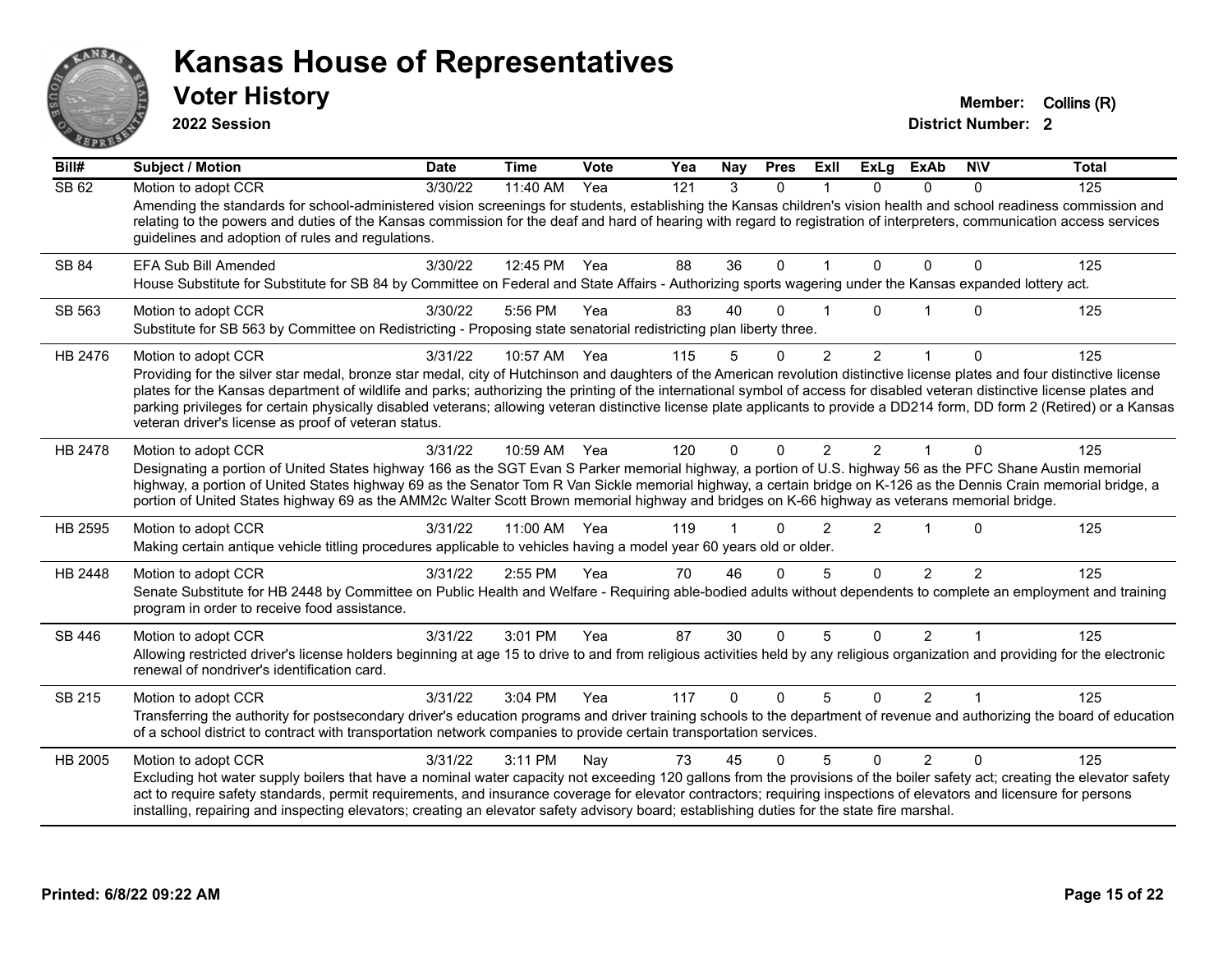

#### **2022 Session**

| Bill#            | <b>Subject / Motion</b>                                                                                                                                                                                                                                                                                                                                                                                                                                                                                                                                                                                                                                                                                                                                                                                                                                                                                                                                     | <b>Date</b> | <b>Time</b> | Vote | Yea | Nay            | <b>Pres</b>  | ExII | <b>ExLg</b>  | <b>ExAb</b>            | <b>NIV</b> | <b>Total</b> |
|------------------|-------------------------------------------------------------------------------------------------------------------------------------------------------------------------------------------------------------------------------------------------------------------------------------------------------------------------------------------------------------------------------------------------------------------------------------------------------------------------------------------------------------------------------------------------------------------------------------------------------------------------------------------------------------------------------------------------------------------------------------------------------------------------------------------------------------------------------------------------------------------------------------------------------------------------------------------------------------|-------------|-------------|------|-----|----------------|--------------|------|--------------|------------------------|------------|--------------|
| $\overline{SB2}$ | Motion to adopt CCR<br>Allowing consumption of beer, wine or other alcoholic liquor on the Kansas state fairgrounds; increasing the number of temporary permits an applicant may receive from<br>four to 12 permits per year; limiting what cities, counties or townships may charge for a temporary permit to not more than \$25 per day; crediting a portion of moneys<br>collected from the liquor drink tax and the liquor enforcement tax to the state fair capital improvements fund; requiring that licensed farm wineries be issued a cereal<br>malt beverage retailer license if the statutory requirements for such retailer license are satisfied; authorizing retail liquor stores to sell and deliver alcoholic liquor and<br>cereal malt beverages to a caterer, public venue, club or drinking establishment located in any adjacent county any county with a comer located within two miles                                                 | 3/31/22     | $4:51$ PM   | Yea  | 86  | 31             | $\mathbf{0}$ | 5    | 0            | 3                      | 0          | 125          |
|                  | measured along the adjacent county boundary; Increasing the percentage of alcohol by volume allowed to not more than 16% for domestic table wine and the domestic<br>fortified wine threshold to more than 16% alcohol by volume.                                                                                                                                                                                                                                                                                                                                                                                                                                                                                                                                                                                                                                                                                                                           |             |             |      |     |                |              |      |              |                        |            |              |
| HB 2087          | Motion to adopt CCR<br>Limiting the review of certain rules and regulations by the director of the budget and requiring review of rules and regulations every five years.                                                                                                                                                                                                                                                                                                                                                                                                                                                                                                                                                                                                                                                                                                                                                                                   | 3/31/22     | 4:54 PM     | Yea  | 105 | 12             | $\Omega$     | 5    | $\mathbf{0}$ | 3                      | $\Omega$   | 125          |
| HB 2559          | Motion to adopt CCR                                                                                                                                                                                                                                                                                                                                                                                                                                                                                                                                                                                                                                                                                                                                                                                                                                                                                                                                         | 3/31/22     | 4:58 PM     | Yea  | 102 | 15             | $\Omega$     | 5    | $\Omega$     | 3                      | 0          | 125          |
| HB 2489          | Mot to Concur in Conference<br>Amending provisions of the technology-enabled fiduciary financial institutions act relating to out-of-state financial institutions, banks and trust companies conducting<br>fidfin transactions, fees and assessments, examinations, disclosures to consumers and requiring such institutions to be mandatory reporters for purposes of elder<br>abuse.                                                                                                                                                                                                                                                                                                                                                                                                                                                                                                                                                                      | 3/31/22     | 5:01 PM     | Yea  | 117 | $\Omega$       | $\Omega$     | 5    | $\Omega$     | 3                      | $\Omega$   | 125          |
| <b>SB 91</b>     | Motion to adopt CCR<br>House Substitute for SB 91 by Committee on Commerce, Labor and Economic Development - Providing liability protection for businesses, municipalities and<br>educational institutions that participate in high school work-based learning programs and providing that schools are responsible for injuries to students participating in<br>such programs                                                                                                                                                                                                                                                                                                                                                                                                                                                                                                                                                                               | 3/31/22     | 9:05 PM     | Yea  | 116 | U              |              | 5    | O            |                        | 0          | 125          |
| SB 421           | Motion to adopt CCR<br>Transferring \$1,000,000,000 from the state general fund to the Kansas public employees retirement fund during fiscal year 2022 and eliminating certain level-dollar<br>KPERS employer contribution payments.                                                                                                                                                                                                                                                                                                                                                                                                                                                                                                                                                                                                                                                                                                                        | 3/31/22     | 9:10 PM     | Yea  | 106 | 10             | 0            | 5    | $\Omega$     | $\overline{4}$         | $\Omega$   | 125          |
| <b>SB 408</b>    | Motion to adopt CCR<br>Increasing the criminal penalties for multiple thefts of mail; specifying that the crime of burglary includes, without authority, entering into or remaining within any locked<br>or secured portion of any dwelling, building or other structure, with intent to commit another crime therein; providing guidance to determine how offenders under the<br>supervision of two or more supervision agencies can have supervision consolidated into one agency; requiring an offender who raises error in such offender's criminal<br>history calculation for the first time on appeal to show prejudicial error and authorizing the court to correct an illegal sentence while a direct appeal is pending; and<br>transferring the responsibility to certify drug abuse treatment providers that participate in the certified drug abuse treatment program from the department of corrections<br>to the Kansas sentencing commission. | 3/31/22     | 9:15 PM     | Yea  | 114 | $\overline{2}$ | $\mathbf{0}$ | 5    | $\Omega$     | $\boldsymbol{\Lambda}$ | $\Omega$   | 125          |
| SB 366           | Motion to adopt CCR<br>Specifying that the crime of burglary includes, without authority, entering into or remaining within any locked or secured portion of any dwelling, building or other<br>structure, with intent to commit another crime therein.                                                                                                                                                                                                                                                                                                                                                                                                                                                                                                                                                                                                                                                                                                     | 3/31/22     | 9:20 PM     | Yea  | 116 | $\overline{0}$ | $\Omega$     | 5    | $\Omega$     | $\Lambda$              | $\Omega$   | 125          |
| HB 2456          | Motion to adopt CCR<br>Establishing the Kansas kids lifetime combination hunting and fishing license.                                                                                                                                                                                                                                                                                                                                                                                                                                                                                                                                                                                                                                                                                                                                                                                                                                                       | 3/31/22     | 11:22 PM    | Yea  | 93  | 20             | $\Omega$     | 5    | $\Omega$     | $\overline{7}$         | $\Omega$   | 125          |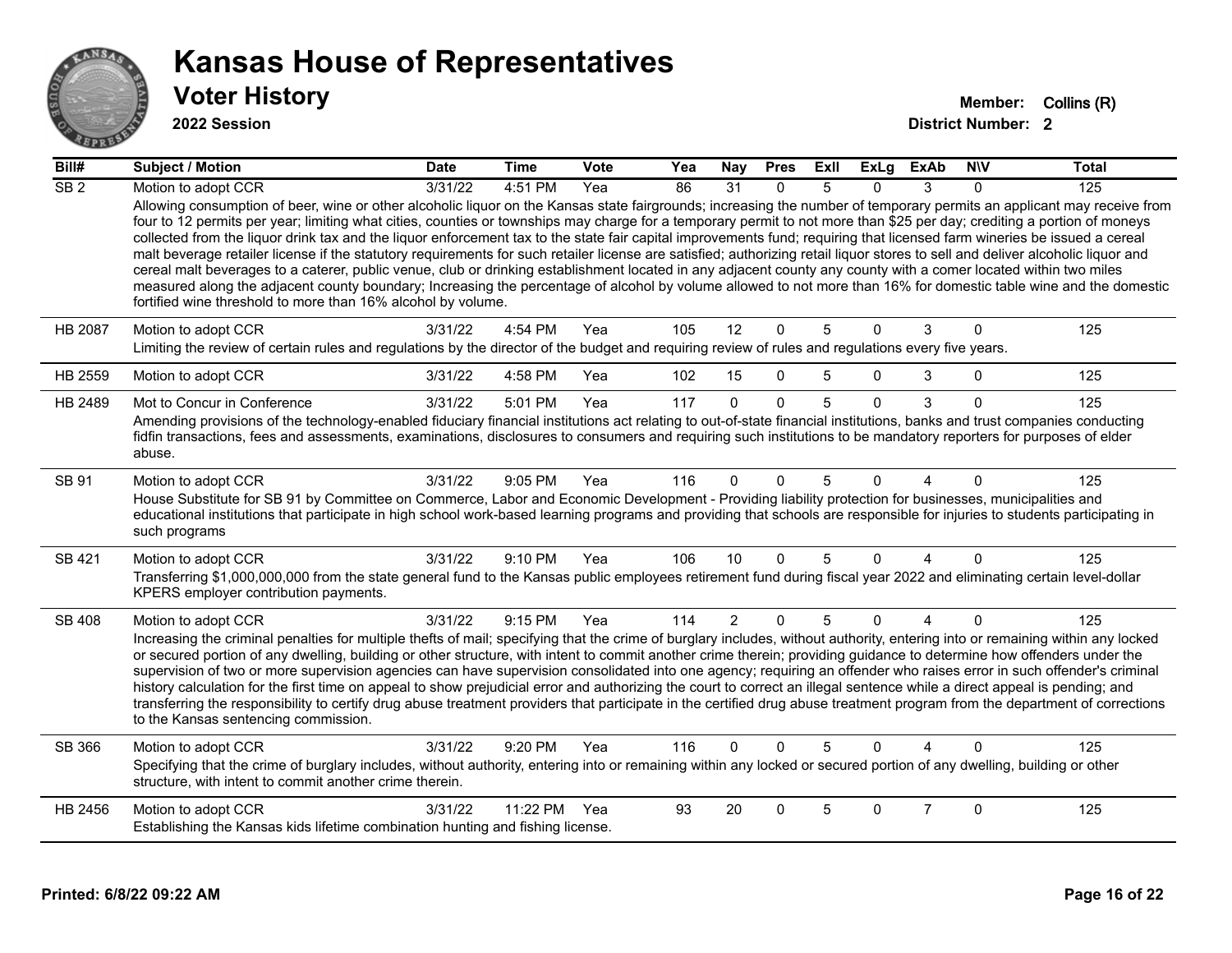

**2022 Session**

**Voter History Member:** Collins (R)

| Bill#          | <b>Subject / Motion</b>                                                                                                                                                                                                                                                                                                                                                                                                                                                         | <b>Date</b> | <b>Time</b> | <b>Vote</b> | Yea | Nay            | <b>Pres</b>  | ExII           | <b>ExLg</b> | ExAb           | <b>NIV</b> | <b>Total</b> |
|----------------|---------------------------------------------------------------------------------------------------------------------------------------------------------------------------------------------------------------------------------------------------------------------------------------------------------------------------------------------------------------------------------------------------------------------------------------------------------------------------------|-------------|-------------|-------------|-----|----------------|--------------|----------------|-------------|----------------|------------|--------------|
| <b>HB 2703</b> | Motion to adopt CCR                                                                                                                                                                                                                                                                                                                                                                                                                                                             | 3/31/22     | 11:25 PM    | Yea         | 110 | 3              | $\Omega$     | 5              | 0           |                | $\Omega$   | 125          |
|                | Changing law relating to employment including employment security law provisions regarding the employment security fund status and employer contribution rates and<br>the definition of employment to conform with federal law, making revisions to the department of labor's my reemployment plan program and enacting the Kansas<br>targeted employment act to facilitate employment of persons with developmental disabilities through a tax credit incentive for employers. |             |             |             |     |                |              |                |             |                |            |              |
| 0              | Motion to Adjourn - Helgerson                                                                                                                                                                                                                                                                                                                                                                                                                                                   | 3/31/22     | 11:32 PM    | Nay         | 29  | 77             | $\Omega$     | 5              | 0           |                |            | 125          |
| SB 200         | Motion to adopt CCR                                                                                                                                                                                                                                                                                                                                                                                                                                                             | 4/1/22      | 11:16 AM    | Yea         | 112 | $\overline{2}$ | $\Omega$     | $\overline{7}$ | 0           | 2              | 2          | 125          |
|                | Expanding the pharmacist scope of practice to include initiation of therapy for certain conditions, updating provisions of the prescription monitoring program act relating<br>to program data, storage and access and increasing the membership of the advisory committee.                                                                                                                                                                                                     |             |             |             |     |                |              |                |             |                |            |              |
| SB 343         | Motion to adopt CCR                                                                                                                                                                                                                                                                                                                                                                                                                                                             | 4/1/22      | $11:19$ AM  | Yea         | 115 | 0              | $\Omega$     | 7              | 0           | 2              |            | 125          |
|                | Providing considerations for in family law, adoption, foster care, guardianship and child in need of care proceedings for parents or prospective parents who are blind and<br>updating the term "hearing impaired" to "hard of hearing" in statutes related to persons with hearing loss.                                                                                                                                                                                       |             |             |             |     |                |              |                |             |                |            |              |
| SB 453         | Motion to adopt CCR                                                                                                                                                                                                                                                                                                                                                                                                                                                             | 4/1/22      | 11:22 AM    | Yea         | 116 | $\Omega$       | <sup>0</sup> | 7              | 0           | $\overline{2}$ | $\Omega$   | 125          |
|                | Requiring unlicensed employees in adult care homes to complete certain training requirements, reinstating the social worker applicant option for board-approved                                                                                                                                                                                                                                                                                                                 |             |             |             |     |                |              |                |             |                |            |              |
|                | postgraduate supervised experience, allowing master's and clinical level licensees to take the baccalaureate addiction counselor test and requiring the behavioral<br>sciences regulatory board to accept a master of social work degree from Fort Hays state university as from an accredited college or university.                                                                                                                                                           |             |             |             |     |                |              |                |             |                |            |              |
|                |                                                                                                                                                                                                                                                                                                                                                                                                                                                                                 |             |             |             |     |                |              |                |             |                |            |              |
| SB 286         | Motion to Adopt CCR                                                                                                                                                                                                                                                                                                                                                                                                                                                             | 4/1/22      | 12:44 PM    | Yea         | 64  | 51             |              |                |             | 2              |            | 125          |
|                | House Substitute for Substitute for SB 286 by Committee on Judiciary - Continuing the governmental response to the COVID-19 pandemic in Kansas by extending the<br>expanded use of telemedicine, the suspension of certain requirements related to medical care facilities and immunity from civil liability for certain healthcare providers,                                                                                                                                  |             |             |             |     |                |              |                |             |                |            |              |
|                | certain persons conducting business in this state and covered facilities for COVID-19 claims until January 20, 2023, creating the crime of interference with the conduct                                                                                                                                                                                                                                                                                                        |             |             |             |     |                |              |                |             |                |            |              |
|                | of a hospital and increasing the criminal penalties for battery of a healthcare provider.                                                                                                                                                                                                                                                                                                                                                                                       |             |             |             |     |                |              |                |             |                |            |              |
| SB 267         | Motion to adopt CCR                                                                                                                                                                                                                                                                                                                                                                                                                                                             | 4/1/22      | 4:05 PM     | Yea         | 104 | 12             | $\Omega$     | 7              | 0           | $\overline{2}$ | $\Omega$   | 125          |
|                | House Substitute for Substitute for SB 267 by Committee on Appropriations - Appropriations for FY 2022, FY 2023, FY 2024, FY 2025, FY26 and FY27 for various state<br>agencies.                                                                                                                                                                                                                                                                                                 |             |             |             |     |                |              |                |             |                |            |              |
| HB 2279        | Mot to Concur in Conference                                                                                                                                                                                                                                                                                                                                                                                                                                                     | 4/1/22      | 5:21 PM     | Yea         | 80  | 34             | O            |                |             |                |            | 125          |
|                | Senate substitute for HB 2279 by committee on public health and welfare - Amending the advanced practice registered nurse authorized scope of practice to permit the<br>prescribing of drugs without a supervising physician.                                                                                                                                                                                                                                                   |             |             |             |     |                |              |                |             |                |            |              |
| HB 2109        | Motion to adopt CCR                                                                                                                                                                                                                                                                                                                                                                                                                                                             | 4/1/22      | 6:18 PM     | Yea         | 92  | 20             |              |                |             |                | ∩          | 125          |
|                | Prohibiting the disclosure of personal information about a person's affiliation with an entity that is exempt from federal income taxation under section 501(c) of the<br>federal internal revenue code and continuing in existence certain exceptions to the disclosure of public records under the open records act.                                                                                                                                                          |             |             |             |     |                |              |                |             |                |            |              |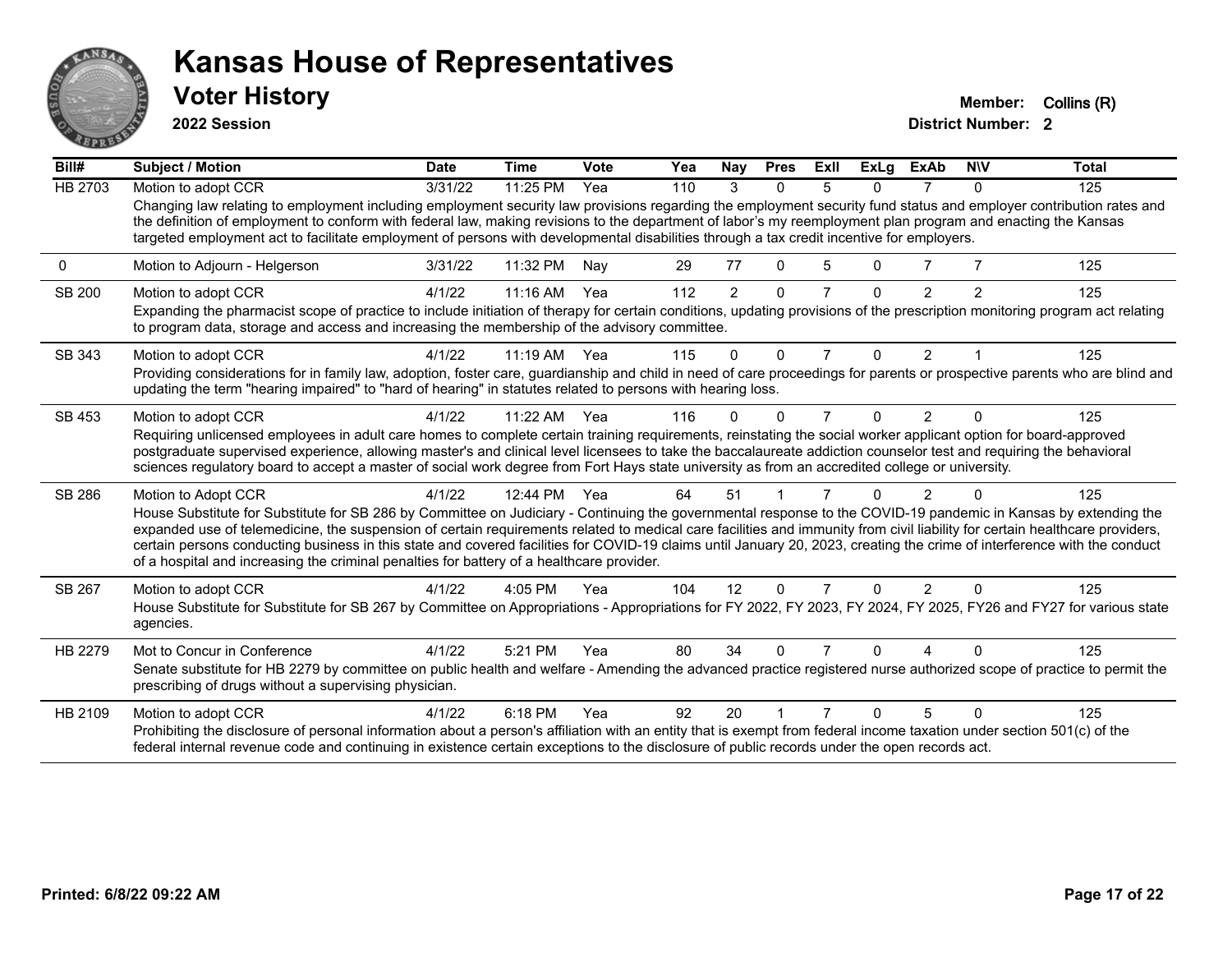

#### **2022 Session**

| Bill#          | Subject / Motion                                                                                                                                                                                                                                                                                                                                                                                                                                                                                                                                                                                                                                                                                                                                                                                                                                                                                                                                                                                                                                                                                                                                                                                      | <b>Date</b> | <b>Time</b> | Vote | Yea | <b>Nay</b>   | <b>Pres</b> | ExII | <b>ExLg</b> | <b>ExAb</b> | <b>NIV</b> | <b>Total</b> |
|----------------|-------------------------------------------------------------------------------------------------------------------------------------------------------------------------------------------------------------------------------------------------------------------------------------------------------------------------------------------------------------------------------------------------------------------------------------------------------------------------------------------------------------------------------------------------------------------------------------------------------------------------------------------------------------------------------------------------------------------------------------------------------------------------------------------------------------------------------------------------------------------------------------------------------------------------------------------------------------------------------------------------------------------------------------------------------------------------------------------------------------------------------------------------------------------------------------------------------|-------------|-------------|------|-----|--------------|-------------|------|-------------|-------------|------------|--------------|
| HB 2299        | Motion to adopt CCR<br>Requiring retention of fingerprints by the Kansas bureau of investigation for participation in the federal rap back program; imposing restrictions on surveillance by certain<br>employees of the Kansas department of wildlife and parks on private property; expanding the jurisdiction and powers of law enforcement officers to include situations<br>when an activity is observed leading the officer to reasonably suspect a person is committing, has committed or is about to commit a crime and reasonably believe that<br>a person is in imminent danger of death or bodily injury without immediate action; allowing a search warrant to be executed within 240 hours from the time of issuance;<br>and directing the Kansas department for children and families to share certain information with investigating law enforcement agencies.                                                                                                                                                                                                                                                                                                                         | 4/1/22      | 6:23 PM     | Yea  | 110 | 3            | $\Omega$    |      | $\Omega$    | 5           | 0          | 125          |
| HB 2508        | Motion to adopt CCR<br>Modifying the definition of possession in the Kansas criminal code, modifying the elements of and making changes to the criminal penalties of abuse of a child, requiring<br>a forfeiture of an appearance bond to be set aside in certain circumstances, permitting testimony to be presented using a two-way electronic audio-video communication<br>device during a preliminary hearing, making changes to the process for evaluating and treating people who are undergoing evaluation for competency to stand trial and<br>allowing mobile competency evaluations.                                                                                                                                                                                                                                                                                                                                                                                                                                                                                                                                                                                                        | 4/1/22      | 6:28 PM     | Yea  | 113 |              |             |      |             |             |            | 125          |
| <b>HB 2377</b> | Motion to adopt CCR<br>Revising laws relating to operating an aircraft under the influence, including prescribing criminal and administrative penalties and providing for testing of blood, breath,<br>urine or other bodily substances, and preliminary screening tests of breath or oral fluid; authorizing reinstatement of a driver's license for certain persons with an ignition<br>interlock device restriction; requiring persons with an ignition interlock device restriction to complete the ignition interlock device program before driving privileges are<br>fully reinstated; providing for reduced ignition interlock device program costs for certain persons; providing that the highway patrol has oversight of state certification of<br>ignition interlock manufacturers and their service providers; modifying the criminal penalties for driving a commercial motor vehicle under the influence and driving under<br>the influence; increasing the period of disqualification for certain offenses committed by a person with commercial driving privileges; and prohibiting prosecuting<br>attorneys from concealing certain traffic violations from the CDLIS driver report. | 4/1/22      | 6:34 PM     | Yea  | 101 | 12           | $\Omega$    |      | $\Omega$    | 5           | ŋ          | 125          |
| HB 2361        | Motion to adopt CCR<br>Senate Substitute for HB 2361 by Committee on Judiciary - Removing the requirement that all district court judges in Douglas county serve on the board of trustees of<br>the law library, authorizing the supreme court to adopt rules establishing specialty court programs, creating the specialty court funding advisory committee and the<br>specialty court resources fund, authorizing courts to order defendants to participate in specialty court programs and allowing expungement of certain convictions when<br>defendants complete the requirements of such programs.                                                                                                                                                                                                                                                                                                                                                                                                                                                                                                                                                                                              | 4/1/22      | 6:39 PM     | Yea  | 113 | <sup>n</sup> |             |      | 0           | 5           | U          | 125          |
| <b>SB 58</b>   | Motion to adopt CCR<br>Establishing the parents' bill of rights for parents of students attending elementary or secondary school in this state.                                                                                                                                                                                                                                                                                                                                                                                                                                                                                                                                                                                                                                                                                                                                                                                                                                                                                                                                                                                                                                                       | 4/1/22      | 6:57 PM     | Yea  | 67  | 46           | 0           |      | 0           | 5           | $\Omega$   | 125          |
| SB 160         | Motion to adopt CCR<br>Enacting the fairness in women's sports act to require that student athletic teams only include members who are of the same biological sex unless designated as coed.                                                                                                                                                                                                                                                                                                                                                                                                                                                                                                                                                                                                                                                                                                                                                                                                                                                                                                                                                                                                          | 4/1/22      | 8:00 PM     | Yea  | 74  | 39           |             |      | 0           | 5           | $\Omega$   | 125          |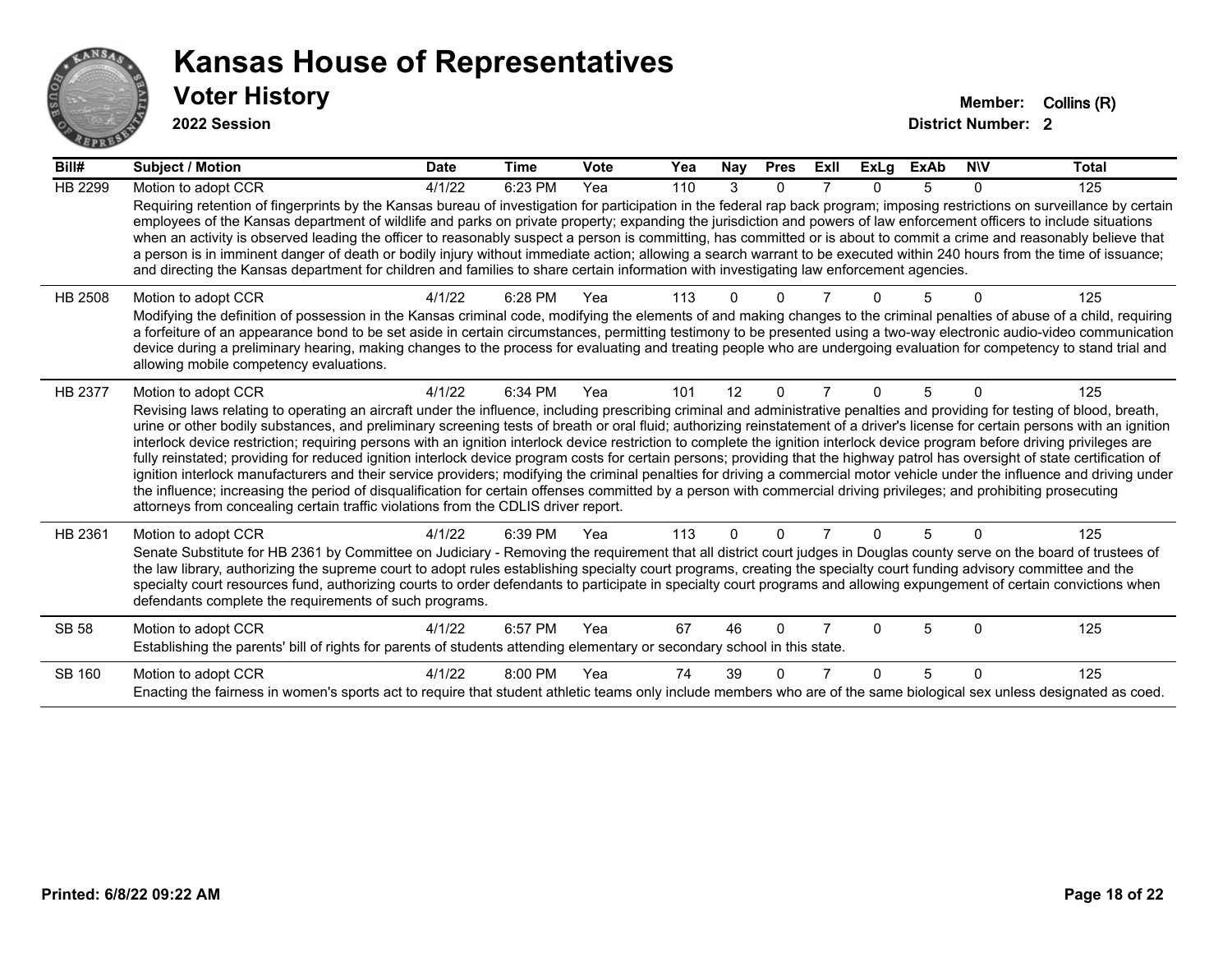

**2022 Session**

| Bill#           | Subject / Motion                                                                                                                                                                                                                                                                                                                                                                                                                                                                                                                                                                                                                                                                                                                                                                                                                                                                                                                                                                                                                                                                                                                                                                                                                                                                                                                                                                                                                                                                                                                                                                                                                                                                                                                                                                                                                                                                                                                                                                                                                                                                                                                                                                                                                                                                                                                                                                                                                                                                                                                                                                                                                                                                                                                                                                                                                                                                                                                                                                                                                                                                                                                                                            | <b>Date</b> | <b>Time</b>  | Vote | Yea | Nay         | <b>Pres</b> | ExII           | ExLg     | <b>ExAb</b>    | <b>NIV</b>   | <b>Total</b> |
|-----------------|-----------------------------------------------------------------------------------------------------------------------------------------------------------------------------------------------------------------------------------------------------------------------------------------------------------------------------------------------------------------------------------------------------------------------------------------------------------------------------------------------------------------------------------------------------------------------------------------------------------------------------------------------------------------------------------------------------------------------------------------------------------------------------------------------------------------------------------------------------------------------------------------------------------------------------------------------------------------------------------------------------------------------------------------------------------------------------------------------------------------------------------------------------------------------------------------------------------------------------------------------------------------------------------------------------------------------------------------------------------------------------------------------------------------------------------------------------------------------------------------------------------------------------------------------------------------------------------------------------------------------------------------------------------------------------------------------------------------------------------------------------------------------------------------------------------------------------------------------------------------------------------------------------------------------------------------------------------------------------------------------------------------------------------------------------------------------------------------------------------------------------------------------------------------------------------------------------------------------------------------------------------------------------------------------------------------------------------------------------------------------------------------------------------------------------------------------------------------------------------------------------------------------------------------------------------------------------------------------------------------------------------------------------------------------------------------------------------------------------------------------------------------------------------------------------------------------------------------------------------------------------------------------------------------------------------------------------------------------------------------------------------------------------------------------------------------------------------------------------------------------------------------------------------------------------|-------------|--------------|------|-----|-------------|-------------|----------------|----------|----------------|--------------|--------------|
| HB 2239         | Motion to adopt CCR                                                                                                                                                                                                                                                                                                                                                                                                                                                                                                                                                                                                                                                                                                                                                                                                                                                                                                                                                                                                                                                                                                                                                                                                                                                                                                                                                                                                                                                                                                                                                                                                                                                                                                                                                                                                                                                                                                                                                                                                                                                                                                                                                                                                                                                                                                                                                                                                                                                                                                                                                                                                                                                                                                                                                                                                                                                                                                                                                                                                                                                                                                                                                         | 4/1/22      | 9:45 PM      | Yea  | 103 | 10          | $\Omega$    | 7              | $\Omega$ | 5              | $\Omega$     | 125          |
|                 | Providing tax credits for graduates of aerospace and aviation-related educational programs and employers of program graduates, school and classroom supplies<br>purchased by teachers, contributions to community colleges and technical colleges, qualified railroad track maintenance expenditures of short line railroads and<br>associated rail siding owners or lessees and expanding eligibility, amount and transferability of the research and development tax credit, providing homestead property<br>tax refunds from the income tax refund fund to certain persons based on the increase in property tax over the base year property tax amount, providing for an additional<br>personal income tax exemption for 100% disabled veterans, establishing the salt parity act to allow pass-through entities to elect to pay state income tax at the entity<br>level, establishing a checkoff for contributions to the Kansas historic site fund, establishing a revenue neutral rate complaint process for tax levies, authorizing the<br>county clerk to limit the amount of ad valorem taxes to be levied in certain circumstances, establishing a deadline for budgets to be filed with the director of accounts<br>and reports, requiring roll call votes and publication of information to exceed the revenue neutral rate, classifying certain agritourism activities and zoos as land devoted<br>to agricultural use, classifying land devoted to agriculture that is subject to the federal grassland conservation reserve program as grassland, establishing a property tax<br>exemption for antique utility trailers, allowing for the proration of value when certain personal property is acquired or sold prior to September 1 of any tax year, providing<br>for the exemption of inventory and work-in-progress machinery and equipment for telecommunications machinery and equipment, increasing the extent of exemption for<br>residential property from the statewide school levy, providing for abatement or credit of property tax for buildings and improvements destroyed or substantially destroyed<br>by natural disaster, providing a sales tax exemption for certain fencing and for reconstructing, repairing or replacing certain fencing damaged or destroyed by a wildfire,<br>flood, tornado or other natural disaster, excluding separately stated delivery charges from sales or selling price, removing the expiration on manufacturer cash rebates<br>on motor vehicles, providing countywide retailers' sales tax authority for Wilson county, requiring disclosure of distribution of revenues on countywide retailers' sales tax<br>ballot proposals, validating the election held to approve a retailers' sales tax levy by the city of Latham, extending the time period for eligibility in the loan repayment<br>program and the income tax credit for rural opportunity zones, enacting the Gage park improvement authority act and providing for the creation of the Gage park<br>improvement authority and an election for the imposition of a countywide sales tax sales tax within the boundaries of Shawnee county. |             |              |      |     |             |             |                |          |                |              |              |
| HB 2644         | Motion to Concur in Conference<br>Designating the Sandhill plum as the official state fruit.                                                                                                                                                                                                                                                                                                                                                                                                                                                                                                                                                                                                                                                                                                                                                                                                                                                                                                                                                                                                                                                                                                                                                                                                                                                                                                                                                                                                                                                                                                                                                                                                                                                                                                                                                                                                                                                                                                                                                                                                                                                                                                                                                                                                                                                                                                                                                                                                                                                                                                                                                                                                                                                                                                                                                                                                                                                                                                                                                                                                                                                                                | 4/1/22      | 9:48 PM      | Nay  | 108 | 5           | $\Omega$    | 7              | $\Omega$ | 5              | $\mathbf{0}$ | 125          |
| SB 261          | Motion to adopt CCR<br>Substitute for SB 261 by Committee on Agriculture -- Prohibiting the use of identifiable meat terms on the labels of meat analogs when such labels do not include proper<br>qualifying language to indicate that such products do not contain meat.                                                                                                                                                                                                                                                                                                                                                                                                                                                                                                                                                                                                                                                                                                                                                                                                                                                                                                                                                                                                                                                                                                                                                                                                                                                                                                                                                                                                                                                                                                                                                                                                                                                                                                                                                                                                                                                                                                                                                                                                                                                                                                                                                                                                                                                                                                                                                                                                                                                                                                                                                                                                                                                                                                                                                                                                                                                                                                  | 4/1/22      | 9:56 PM      | Yea  | 113 | $\mathbf 0$ | $\mathbf 0$ | $\overline{7}$ | $\Omega$ | 5              | $\Omega$     | 125          |
| SB 84           | Substitute Motion to Not Adopt CCR<br>House Substitute for Substitute for SB 84 by Committee on Federal and State Affairs - Authorizing sports wagering under the Kansas expanded lottery act.                                                                                                                                                                                                                                                                                                                                                                                                                                                                                                                                                                                                                                                                                                                                                                                                                                                                                                                                                                                                                                                                                                                                                                                                                                                                                                                                                                                                                                                                                                                                                                                                                                                                                                                                                                                                                                                                                                                                                                                                                                                                                                                                                                                                                                                                                                                                                                                                                                                                                                                                                                                                                                                                                                                                                                                                                                                                                                                                                                              | 4/1/22      | 11:59 PM     | Nay  | 56  | 56          | $\Omega$    | $\overline{7}$ | $\Omega$ | 6              | $\Omega$     | 125          |
| SB 84           | Motion to Adopt CCR<br>House Substitute for Substitute for SB 84 by Committee on Federal and State Affairs - Authorizing sports wagering under the Kansas expanded lottery act.                                                                                                                                                                                                                                                                                                                                                                                                                                                                                                                                                                                                                                                                                                                                                                                                                                                                                                                                                                                                                                                                                                                                                                                                                                                                                                                                                                                                                                                                                                                                                                                                                                                                                                                                                                                                                                                                                                                                                                                                                                                                                                                                                                                                                                                                                                                                                                                                                                                                                                                                                                                                                                                                                                                                                                                                                                                                                                                                                                                             | 4/1/22      | 11:59 PM     | Yea  | 63  | 49          | $\Omega$    | $\overline{7}$ | $\Omega$ | 6              | $\Omega$     | 125          |
| HB 2487         | Motions of a Previous Day                                                                                                                                                                                                                                                                                                                                                                                                                                                                                                                                                                                                                                                                                                                                                                                                                                                                                                                                                                                                                                                                                                                                                                                                                                                                                                                                                                                                                                                                                                                                                                                                                                                                                                                                                                                                                                                                                                                                                                                                                                                                                                                                                                                                                                                                                                                                                                                                                                                                                                                                                                                                                                                                                                                                                                                                                                                                                                                                                                                                                                                                                                                                                   | 4/26/22     | 11:35 AM     | Nay  | 48  | 74          | $\mathbf 0$ | $\mathbf 1$    | 0        | $\overline{2}$ | $\mathbf 0$  | 125          |
| <b>HCR 5022</b> | Motion to adopt CCR<br>Proposing a constitutional amendment requiring that a sheriff be elected in each county; exception.                                                                                                                                                                                                                                                                                                                                                                                                                                                                                                                                                                                                                                                                                                                                                                                                                                                                                                                                                                                                                                                                                                                                                                                                                                                                                                                                                                                                                                                                                                                                                                                                                                                                                                                                                                                                                                                                                                                                                                                                                                                                                                                                                                                                                                                                                                                                                                                                                                                                                                                                                                                                                                                                                                                                                                                                                                                                                                                                                                                                                                                  | 4/26/22     | 11:43 AM     | Yea  | 91  | 31          | $\Omega$    | $\overline{1}$ | $\Omega$ | $\overline{2}$ | $\Omega$     | 125          |
| HB 2387         | Motion to adopt CCR<br>Prohibiting the issuance of a request for proposal or entering into a new contract for the administration and provision of benefits under the medical assistance program<br>and removing the authority of the governor to prohibit attending or conducting certain religious services and worship services.                                                                                                                                                                                                                                                                                                                                                                                                                                                                                                                                                                                                                                                                                                                                                                                                                                                                                                                                                                                                                                                                                                                                                                                                                                                                                                                                                                                                                                                                                                                                                                                                                                                                                                                                                                                                                                                                                                                                                                                                                                                                                                                                                                                                                                                                                                                                                                                                                                                                                                                                                                                                                                                                                                                                                                                                                                          | 4/26/22     | 12:47 PM Yea |      | 84  | 38          | $\Omega$    |                | $\Omega$ | $\mathfrak{p}$ | $\Omega$     | 125          |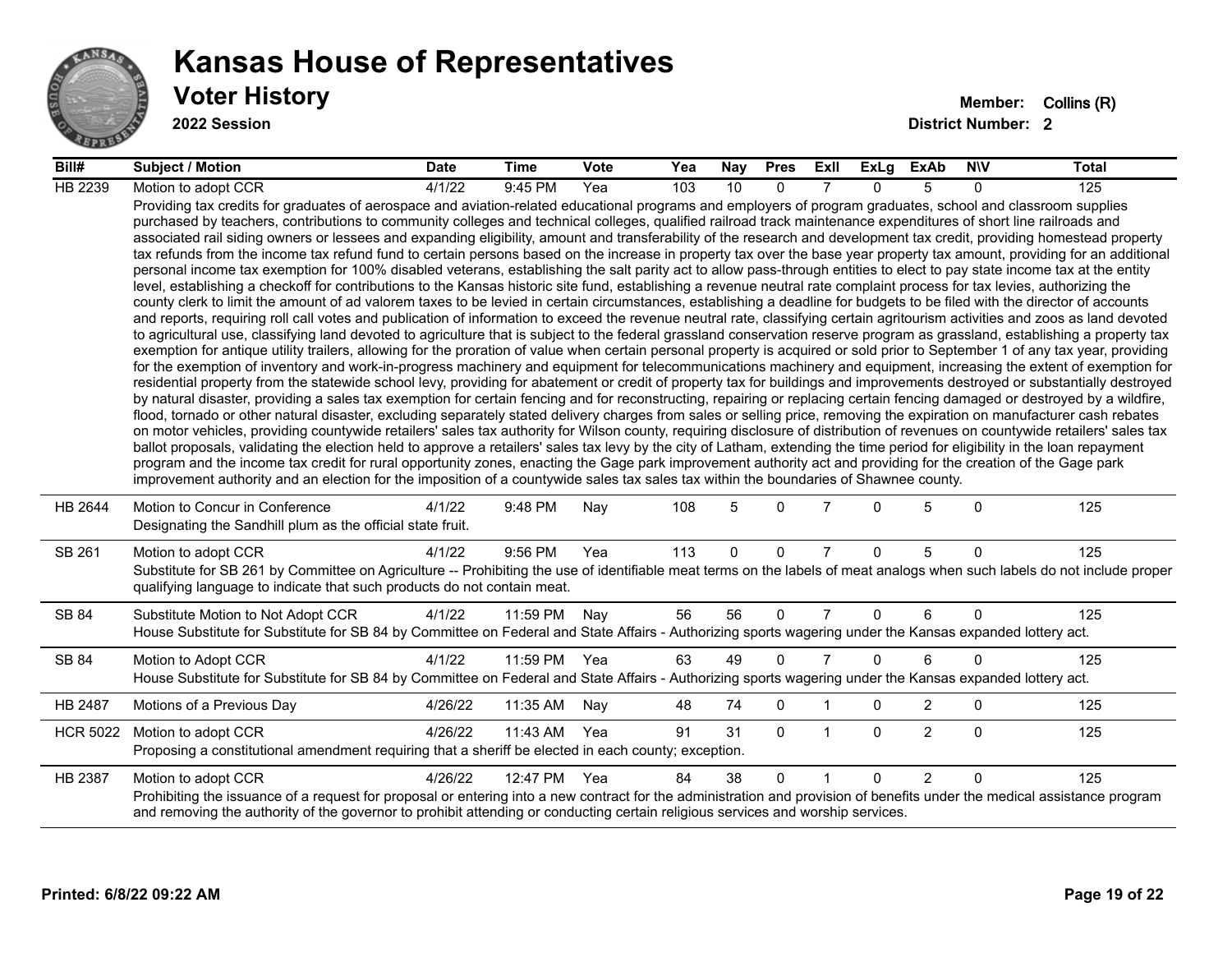

**2022 Session**

| Bill#          | <b>Subject / Motion</b>                                                                                                                                                                                                                                                                                                                                    | <b>Date</b> | <b>Time</b>  | Vote | Yea | <b>Nay</b> | <b>Pres</b>  | ExII         | <b>ExLg</b>  | <b>ExAb</b>    | <b>NIV</b> | <b>Total</b> |
|----------------|------------------------------------------------------------------------------------------------------------------------------------------------------------------------------------------------------------------------------------------------------------------------------------------------------------------------------------------------------------|-------------|--------------|------|-----|------------|--------------|--------------|--------------|----------------|------------|--------------|
| <b>HB 2252</b> | Motion to adopt CCR                                                                                                                                                                                                                                                                                                                                        | 4/26/22     | 12:50 PM     | Yea  | 84  | 38         | $\Omega$     |              | $\Omega$     | 2              | $\Omega$   | 125          |
|                | Prohibiting the modification of election laws by agreement except as approved by the legislative coordinating council.                                                                                                                                                                                                                                     |             |              |      |     |            |              |              |              |                |            |              |
| HB 2138        | Motion to adopt CCR                                                                                                                                                                                                                                                                                                                                        | 4/26/22     | 1:03 PM      | Yea  | 82  | 40         | $\Omega$     |              | $\Omega$     | $\overline{c}$ | $\Omega$   | 125          |
|                | Providing for the use of electronic poll books in elections and the approval of such books by the secretary of state, requiring all voting systems for elections to use                                                                                                                                                                                    |             |              |      |     |            |              |              |              |                |            |              |
|                | individual voter-verified paper ballots with a distinctive watermark, requiring the secretary of state and local election officers to develop an affidavit to be signed by<br>election workers regarding handling of completed ballots, requiring audits of any federal, statewide or state legislative race that is within 1% of the total votes cast and |             |              |      |     |            |              |              |              |                |            |              |
|                | requiring randomized audits of elections procedures used in four counties in even-numbered years, requiring a county election officer to send a confirmation of address                                                                                                                                                                                    |             |              |      |     |            |              |              |              |                |            |              |
|                | when there is no election-related activity for any four calendar year period and exempting poll workers from certain election crimes.                                                                                                                                                                                                                      |             |              |      |     |            |              |              |              |                |            |              |
| HB 2237        | Motion to adopt CCR                                                                                                                                                                                                                                                                                                                                        | 4/26/22     | 1:13 PM      | Yea  | 109 | 12         |              |              |              | 2              | $\Omega$   | 125          |
|                | Enacting the Kansas affordable housing tax credit act, the Kansas housing investor tax credit act, the historic Kansas act, the Kansas rural home loan guarantee act,                                                                                                                                                                                      |             |              |      |     |            |              |              |              |                |            |              |
|                | authorizing certain residential real property appraisals in rural counties to be performed without completing the sales comparison approach to value, allowing the use of                                                                                                                                                                                  |             |              |      |     |            |              |              |              |                |            |              |
|                | bond proceeds under the Kansas rural housing incentive district act for residential vertical development and renovation of certain buildings within economically<br>distressed urban areas and expanding eligibility for the child day care services assistance tax credit and providing a credit for employer payments to an organization                 |             |              |      |     |            |              |              |              |                |            |              |
|                | providing access to employees for child day care services.                                                                                                                                                                                                                                                                                                 |             |              |      |     |            |              |              |              |                |            |              |
| SB 313         | Motion to adopt CCR                                                                                                                                                                                                                                                                                                                                        | 4/27/22     | 3:32 PM      | Yea  | 75  | 44         | $\Omega$     | 3            | 0            | 3              | $\Omega$   | 125          |
|                | Providing for the use and regulation of autonomous motor vehicles and establishing the autonomous vehicle advisory committee.                                                                                                                                                                                                                              |             |              |      |     |            |              |              |              |                |            |              |
| HB 2466        | Motion to adopt CCR                                                                                                                                                                                                                                                                                                                                        | 4/27/22     | 3:39 PM      | Yea  | 109 | 10         |              | 3            | $\Omega$     | 3              | $\Omega$   | 125          |
|                | Substitute for HB 2466 by Committee on Education - Establishing the promoting advancement in computing knowledge act to increase the availability of computer                                                                                                                                                                                              |             |              |      |     |            |              |              |              |                |            |              |
|                | science education in Kansas schools and the career technical education credentialing and student transitioning to employment success pilot program; also exempting                                                                                                                                                                                         |             |              |      |     |            |              |              |              |                |            |              |
|                | national assessment providers from the student online personal protection act.                                                                                                                                                                                                                                                                             |             |              |      |     |            |              |              |              |                |            |              |
| HB 2492        | Motion to Concur                                                                                                                                                                                                                                                                                                                                           | 4/27/22     | 3:41 PM      | Yea  | 119 | $\Omega$   | $\mathbf{0}$ | 3            | $\mathbf{0}$ | 3              | $\Omega$   | 125          |
|                | Submitting claims against the state by the joint committee on special claims against the state.                                                                                                                                                                                                                                                            |             |              |      |     |            |              |              |              |                |            |              |
| HB 2448        | <b>Consideration of Veto</b>                                                                                                                                                                                                                                                                                                                               | 4/28/22     | 11:31 AM Yea |      | 86  | 36         | $\mathbf{0}$ | $\mathbf{1}$ | $\Omega$     | $\overline{2}$ | $\Omega$   | 125          |
|                | Senate Substitute for HB 2448 by Committee on Public Health and Welfare - Requiring able-bodied adults without dependents to complete an employment and training                                                                                                                                                                                           |             |              |      |     |            |              |              |              |                |            |              |
|                | program in order to receive food assistance.                                                                                                                                                                                                                                                                                                               |             |              |      |     |            |              |              |              |                |            |              |
| SB 58          | Consideration of Veto                                                                                                                                                                                                                                                                                                                                      | 4/28/22     | 12:17 PM Yea |      | 72  | 50         | $\mathbf{0}$ |              | $\mathbf{0}$ | 2              | $\Omega$   | 125          |
|                | Establishing the parents' bill of rights for parents of students attending elementary or secondary school in this state.                                                                                                                                                                                                                                   |             |              |      |     |            |              |              |              |                |            |              |
| SB 160         | <b>Consideration of Veto</b>                                                                                                                                                                                                                                                                                                                               | 4/28/22     | $1:14$ PM    | Yea  | 81  | 41         | $\Omega$     |              | $\Omega$     | 2              | $\Omega$   | 125          |
|                | Enacting the fairness in women's sports act to require that student athletic teams only include members who are of the same biological sex unless designated as<br>coed.                                                                                                                                                                                   |             |              |      |     |            |              |              |              |                |            |              |
| SB 84          | Motion to adopt CCR                                                                                                                                                                                                                                                                                                                                        | 4/28/22     | 4:03 PM      | Yea  | 73  | 49         | $\Omega$     |              | $\Omega$     | 2              | $\Omega$   | 125          |
|                | House Substitute for Substitute for SB 84 by Committee on Federal and State Affairs - Authorizing sports wagering under the Kansas expanded lottery act and historical                                                                                                                                                                                     |             |              |      |     |            |              |              |              |                |            |              |
|                | horse race machines under the Kansas parimutuel racing act.                                                                                                                                                                                                                                                                                                |             |              |      |     |            |              |              |              |                |            |              |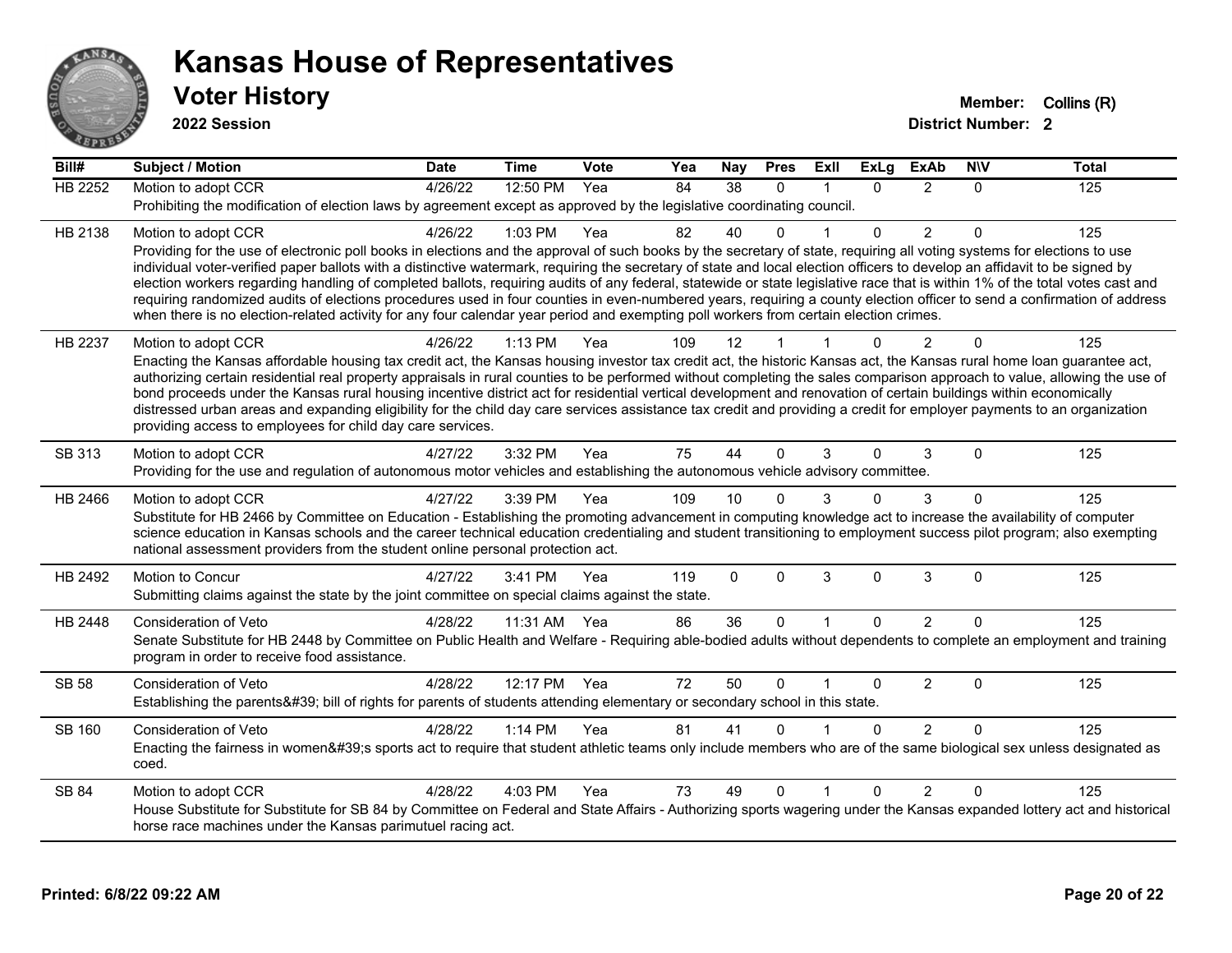

**2022 Session**

**District Number: 2 Voter History Member:** Collins (R)

| 45<br>HB 2567<br>Motion to adopt CCR<br>5:52 PM<br>75<br>4/28/22<br>Yea<br>$\Omega$<br>$\Omega$<br>4<br>$\mathbf{0}$<br>Senate Substitute for HB 2567 by Committee on Ways and Means - Removing federal impact aid from the determination of local foundation aid in the Kansas school<br>equity and enhancement act and excluding Fort Leavenworth school district and virtual school students from the capital improvement state aid determination.<br>8:59 PM<br>112<br>6<br>6<br>$\Omega$<br>SB 19<br>Motion to adopt CCR<br>4/28/22<br>Yea<br>$\Omega$<br>0<br>House Substitute for SB 19 by Committee on Energy, Utilities and Telecommunications - Implementing the 988 suicide prevention and mental health crisis hotline in<br>Kansas.<br>26<br>$\overline{7}$<br>SB 331<br>Motion to adopt CCR<br>4/28/22<br>$9:05$ PM<br>Yea<br>91<br>$\Omega$<br>$\Omega$<br>$\Omega$<br>$\overline{1}$<br>Updating the version of risk-based capital instructions in effect.<br>HB 2510<br>9:34 PM<br>95<br>22<br>0<br>Motion to adopt CCR<br>4/28/22<br>Yea<br>0<br>$\Omega$<br>Appropriations for FY 2022, FY 2023, and FY 2024, for various state agencies; 2022 omnibus bill; authorizing certain transfers and capital improvement projects.<br>75<br>10:02 PM<br>39<br>$\overline{7}$<br>3<br>HB 2106<br>4/28/22<br>Nay<br>$\Omega$<br>0<br>Sub Motion Not Adopt CCR<br>Decreasing the state rate for sales and use taxes for sales of food and food ingredients and providing for the levying of taxes by cities and counties and discontinuing<br>the nonrefundable food sales tax credit.<br>10:28 PM Yea<br>4/28/22<br>114<br>3<br>HB 2106<br>Motion to adopt CCR<br>$\Omega$<br>$\Omega$<br>$\overline{7}$<br>$\Omega$ | 125 |
|---------------------------------------------------------------------------------------------------------------------------------------------------------------------------------------------------------------------------------------------------------------------------------------------------------------------------------------------------------------------------------------------------------------------------------------------------------------------------------------------------------------------------------------------------------------------------------------------------------------------------------------------------------------------------------------------------------------------------------------------------------------------------------------------------------------------------------------------------------------------------------------------------------------------------------------------------------------------------------------------------------------------------------------------------------------------------------------------------------------------------------------------------------------------------------------------------------------------------------------------------------------------------------------------------------------------------------------------------------------------------------------------------------------------------------------------------------------------------------------------------------------------------------------------------------------------------------------------------------------------------------------------------------------------------------------------------------------------------------|-----|
|                                                                                                                                                                                                                                                                                                                                                                                                                                                                                                                                                                                                                                                                                                                                                                                                                                                                                                                                                                                                                                                                                                                                                                                                                                                                                                                                                                                                                                                                                                                                                                                                                                                                                                                                 |     |
|                                                                                                                                                                                                                                                                                                                                                                                                                                                                                                                                                                                                                                                                                                                                                                                                                                                                                                                                                                                                                                                                                                                                                                                                                                                                                                                                                                                                                                                                                                                                                                                                                                                                                                                                 |     |
|                                                                                                                                                                                                                                                                                                                                                                                                                                                                                                                                                                                                                                                                                                                                                                                                                                                                                                                                                                                                                                                                                                                                                                                                                                                                                                                                                                                                                                                                                                                                                                                                                                                                                                                                 | 125 |
|                                                                                                                                                                                                                                                                                                                                                                                                                                                                                                                                                                                                                                                                                                                                                                                                                                                                                                                                                                                                                                                                                                                                                                                                                                                                                                                                                                                                                                                                                                                                                                                                                                                                                                                                 |     |
|                                                                                                                                                                                                                                                                                                                                                                                                                                                                                                                                                                                                                                                                                                                                                                                                                                                                                                                                                                                                                                                                                                                                                                                                                                                                                                                                                                                                                                                                                                                                                                                                                                                                                                                                 | 125 |
|                                                                                                                                                                                                                                                                                                                                                                                                                                                                                                                                                                                                                                                                                                                                                                                                                                                                                                                                                                                                                                                                                                                                                                                                                                                                                                                                                                                                                                                                                                                                                                                                                                                                                                                                 |     |
|                                                                                                                                                                                                                                                                                                                                                                                                                                                                                                                                                                                                                                                                                                                                                                                                                                                                                                                                                                                                                                                                                                                                                                                                                                                                                                                                                                                                                                                                                                                                                                                                                                                                                                                                 | 125 |
|                                                                                                                                                                                                                                                                                                                                                                                                                                                                                                                                                                                                                                                                                                                                                                                                                                                                                                                                                                                                                                                                                                                                                                                                                                                                                                                                                                                                                                                                                                                                                                                                                                                                                                                                 |     |
|                                                                                                                                                                                                                                                                                                                                                                                                                                                                                                                                                                                                                                                                                                                                                                                                                                                                                                                                                                                                                                                                                                                                                                                                                                                                                                                                                                                                                                                                                                                                                                                                                                                                                                                                 | 125 |
|                                                                                                                                                                                                                                                                                                                                                                                                                                                                                                                                                                                                                                                                                                                                                                                                                                                                                                                                                                                                                                                                                                                                                                                                                                                                                                                                                                                                                                                                                                                                                                                                                                                                                                                                 |     |
|                                                                                                                                                                                                                                                                                                                                                                                                                                                                                                                                                                                                                                                                                                                                                                                                                                                                                                                                                                                                                                                                                                                                                                                                                                                                                                                                                                                                                                                                                                                                                                                                                                                                                                                                 | 125 |
| Decreasing the state rate for sales and use taxes for sales of food and food ingredients and providing for the levying of taxes by cities and counties and discontinuing<br>the nonrefundable food sales tax credit.                                                                                                                                                                                                                                                                                                                                                                                                                                                                                                                                                                                                                                                                                                                                                                                                                                                                                                                                                                                                                                                                                                                                                                                                                                                                                                                                                                                                                                                                                                            |     |
| 10:31 PM<br>116<br>$\Omega$<br>$\Omega$<br>$\overline{7}$<br>$\Omega$<br>4/28/22<br>Yea<br>HB 2495<br>Motion to Concur<br>$\mathbf 1$                                                                                                                                                                                                                                                                                                                                                                                                                                                                                                                                                                                                                                                                                                                                                                                                                                                                                                                                                                                                                                                                                                                                                                                                                                                                                                                                                                                                                                                                                                                                                                                           | 125 |
| Prohibiting the disclosure of personal information about a person's affiliation with an entity that is exempt from federal income taxation under section 501(c) of the<br>federal internal revenue code.                                                                                                                                                                                                                                                                                                                                                                                                                                                                                                                                                                                                                                                                                                                                                                                                                                                                                                                                                                                                                                                                                                                                                                                                                                                                                                                                                                                                                                                                                                                        |     |
| 64<br>53<br>4/28/22<br>11:35 PM<br>Yea<br>$\Omega$<br>0<br>$\Omega$<br>SB 34<br>Motion to adopt CCR                                                                                                                                                                                                                                                                                                                                                                                                                                                                                                                                                                                                                                                                                                                                                                                                                                                                                                                                                                                                                                                                                                                                                                                                                                                                                                                                                                                                                                                                                                                                                                                                                             | 125 |
| Substitute for SB 34 by Committee on Federal and State Affairs - Requiring review of administrative rules and regulations every five years.                                                                                                                                                                                                                                                                                                                                                                                                                                                                                                                                                                                                                                                                                                                                                                                                                                                                                                                                                                                                                                                                                                                                                                                                                                                                                                                                                                                                                                                                                                                                                                                     |     |
| HB 2252<br>5/23/22<br>11:27 AM<br>37<br>$\overline{2}$<br>Consideration of Veto<br>Yea<br>84<br>0<br>$\overline{\mathbf{1}}$<br>0                                                                                                                                                                                                                                                                                                                                                                                                                                                                                                                                                                                                                                                                                                                                                                                                                                                                                                                                                                                                                                                                                                                                                                                                                                                                                                                                                                                                                                                                                                                                                                                               | 125 |
| Prohibiting the modification of election laws by agreement except as approved by the legislative coordinating council.                                                                                                                                                                                                                                                                                                                                                                                                                                                                                                                                                                                                                                                                                                                                                                                                                                                                                                                                                                                                                                                                                                                                                                                                                                                                                                                                                                                                                                                                                                                                                                                                          |     |
| 84<br>38<br>$\Omega$<br>$\overline{2}$<br>$\Omega$<br>HB 2387<br>5/23/22<br>11:38 AM<br>Yea<br>$\Omega$<br>Consideration of Veto                                                                                                                                                                                                                                                                                                                                                                                                                                                                                                                                                                                                                                                                                                                                                                                                                                                                                                                                                                                                                                                                                                                                                                                                                                                                                                                                                                                                                                                                                                                                                                                                | 125 |
| Prohibiting the issuance of a request for proposal or entering into a new contract for the administration and provision of benefits under the medical assistance program<br>and removing the authority of the governor to prohibit attending or conducting certain religious services and worship services.                                                                                                                                                                                                                                                                                                                                                                                                                                                                                                                                                                                                                                                                                                                                                                                                                                                                                                                                                                                                                                                                                                                                                                                                                                                                                                                                                                                                                     |     |
| 5/23/22<br>84<br>2<br>HB 2136<br>Sub Mtn Not Adpt<br>12:42 PM<br>37<br>$\Omega$<br>$\Omega$<br>Nay                                                                                                                                                                                                                                                                                                                                                                                                                                                                                                                                                                                                                                                                                                                                                                                                                                                                                                                                                                                                                                                                                                                                                                                                                                                                                                                                                                                                                                                                                                                                                                                                                              | 125 |
| Establishing the COVID-19 retail storefront property tax relief act to provide partial refunds to certain businesses impacted by COVID-19-related shutdowns and<br>restrictions, discontinuing the first 15 days of the month sales and compensating use tax remittance requirements for certain retailers, providing countywide retailers'<br>sales tax authority for Atchison county and delaying implementation of the exclusion of separately stated delivery charges from sales or selling price.                                                                                                                                                                                                                                                                                                                                                                                                                                                                                                                                                                                                                                                                                                                                                                                                                                                                                                                                                                                                                                                                                                                                                                                                                          |     |